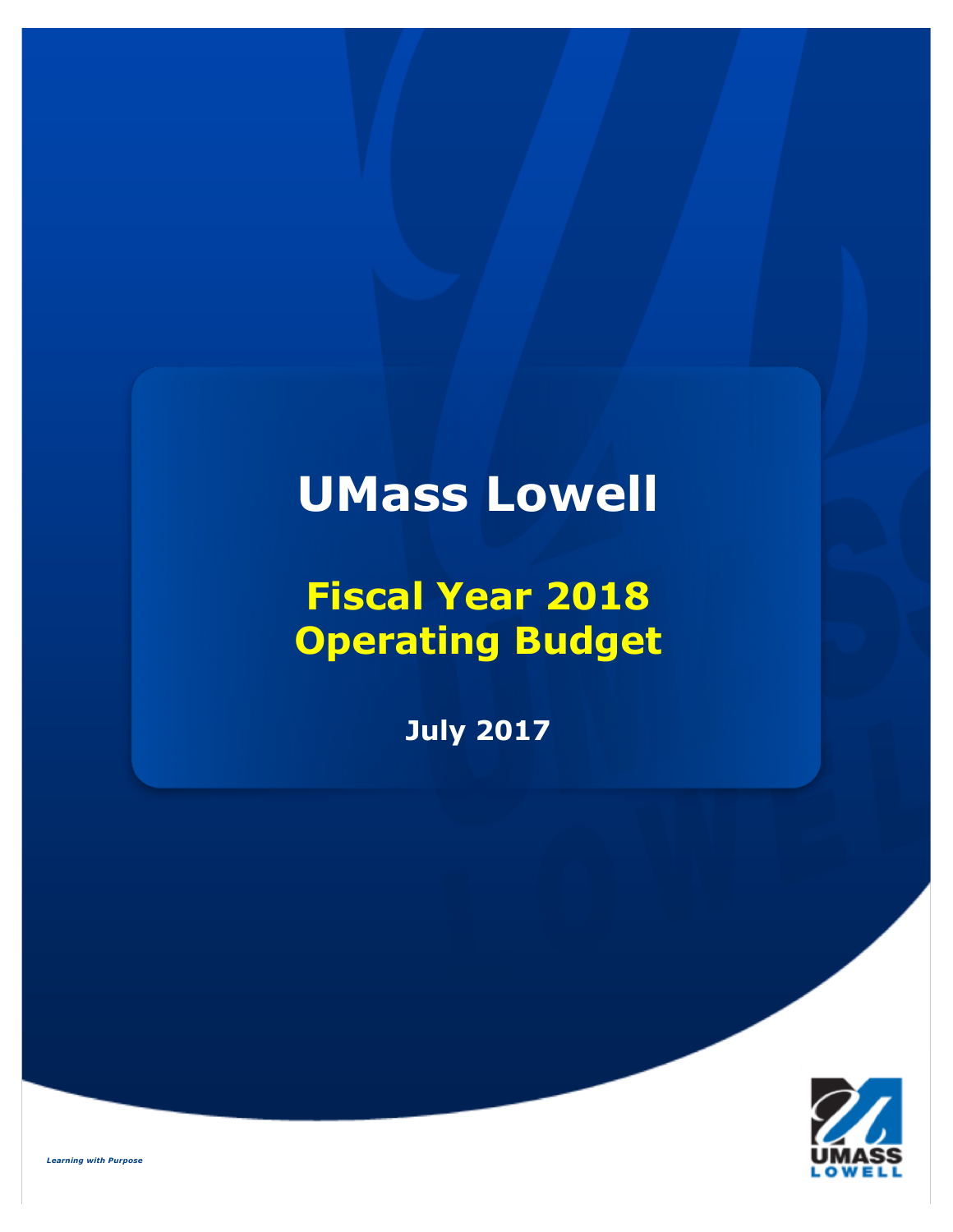## **FY18 Campus Budget Overview**

The University of Massachusetts Lowell submits for review and approval its Fiscal Year 2018 Operating Budget totaling approximately \$454 million. The 2018 Operating Budget presents a general plan for the year and outlines our priorities, resources and planned use of funds in FY 2018. The document considers the FY2016 actual financial statement results, the forecasted results for FY2017 and the projected outcome for FY2018 based on the campus budget planning and parameters established by the President's Office. Lowell's FY2018 Operating Budget has been developed within the context of the multi-year financial plan reviewed by the Board of Trustees in September of 2016.

Key revenue and expense assumptions of the FY2018 budget include:

- State appropriation that reflects level funding from FY2017.
- Projected 4.2% increase in revenue from tuition and fees (net of financial aid) resulting from student charge increases for in-state and out-of-state students and growth in undergraduate, graduate, out‐of‐state and continuing studies enrollment. Enrollment growth and rate increases are also driving 10.5% increase in auxiliary revenues.
- Strategic growth-related cost increases include new faculty to maintain an 18 to 1 student to faculty ratio, financial aid and increases in operating funds for new facilities (Pulichino‐ Tong Business Center, Perkins residential hall and new recreational fields).
- Salary costs will increase 4.1% over last year and the cost of providing benefits is projected to increase 14% mostly due to the fringe rate increase.
- Other cost drivers include depreciation, operations and maintenance expenses and continued investments for the campus Division 1 and recreation program upgrades, classroom technology and network improvements.

The overall result of the changes in budgeted revenues and expenses for FY2018 is a projected \$2.6 million surplus or a 0.6% operating margin. However, if the final state appropriation allocation to the Lowell campus is less than what is built into this budget and/or if the University does not support the student charge increases requested, the campus will have to implement more drastic budget solutions than those that are already planned which will stunt the campus strategic growth plan. In FY17, the campus reduced personnel and non‐personnel budgets by \$7.0 million including \$1.3 million in staff positions, \$500,000 in Financial Aid, a \$2.4 million cut to unit budgets and \$2.8 million in savings by holding our student/faculty ratio to 18:1. Based upon the campus internal budgeting process, some \$10 to \$12 million of strategic budget requests are expected to go unfunded in FY18.

## **UMass Lowell 2020 Strategic Plan**

Last year, UMass Lowell formally launched the public phase of *Our Legacy, Our Place: The Campaign for UMass Lowell*. This comprehensive fundraising campaign has a goal of \$125 million by 2020 and five clearly defined priorities consistent with the vision outlined in our strategic plan: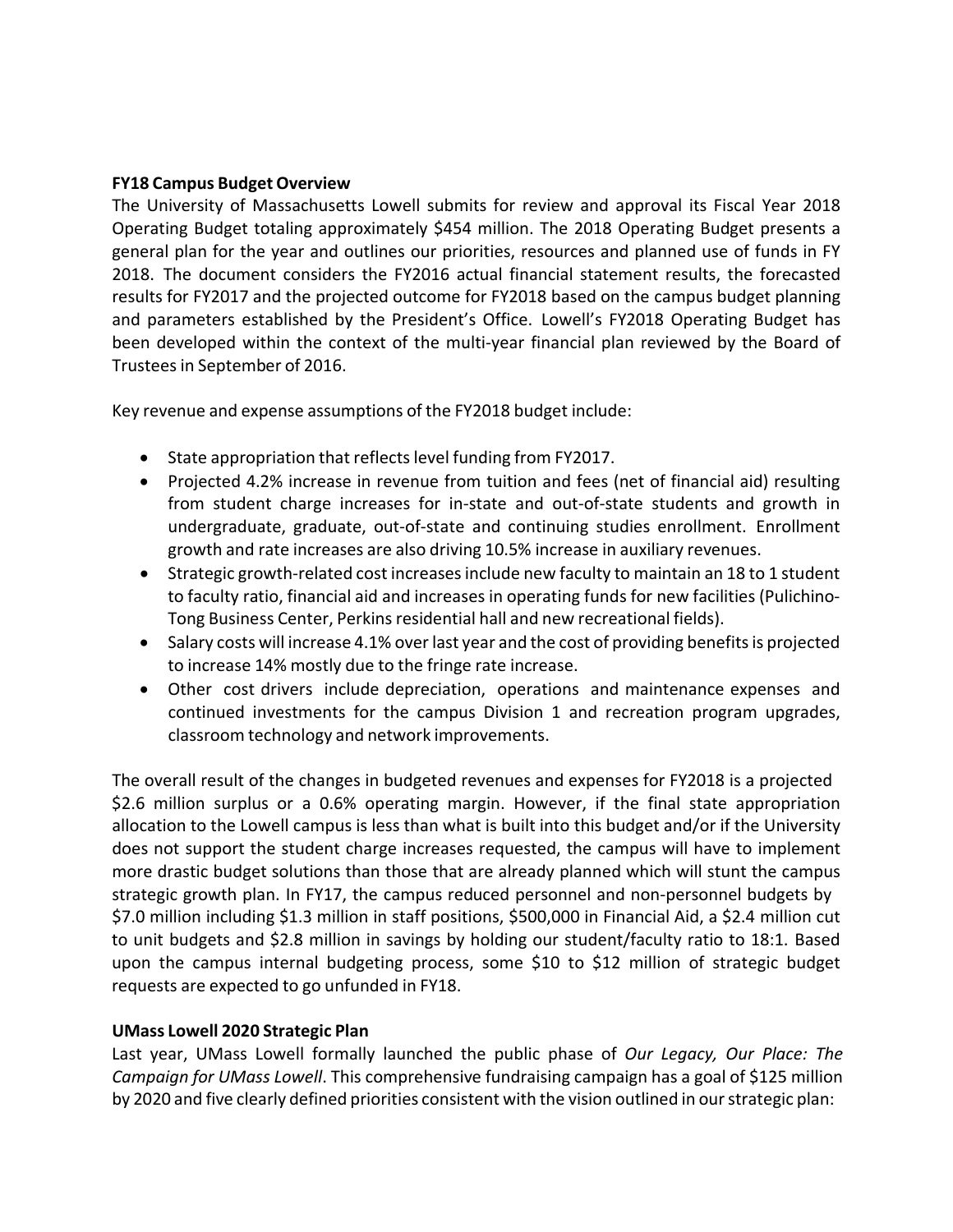- Increase student scholarships to alleviate the student debt burden;
- Invest in first-rate faculty;
- Enhance our facilities and campus;
- Bolster our Division I athletics program; and
- Strengthen our alumni engagement.

The campus has recently passed the \$100 million mark highlighted by a number of successful milestones including the opening of the Pulichino‐Tong Business Center, the naming of the both the Solomont School of Nursing and the Zuckerberg College of Health Sciences.

The University of Massachusetts Lowell embarked on a strategic planning process in 2010 to define our vision for the future and create a road map to achieve our ambitious goals by 2020. We have regularly reviewed the plan with stakeholders from across the university community including the President's Office and Board of Trustees.

We hold ourselves accountable to the goals we have set. To measure our progress, the university publishes an annual Report Card (UMass Lowell Report Card). It is a useful gauge of what we have accomplished and what work remains ahead of us. Both the Strategic Plan and Report Card were updated in March of 2017 and the multi-year financial plan (MYFP) is currently under review to reflect the planning, goals and benchmarks contained in the update. The Lowell campus continues to aggressively pursue non‐state revenuesthrough expanded auxiliary operations such as hospitality and events services, our highly successful on-line, corporate and continuing education program and partnerships with industry and corporations.

Since 2010, the campus has made great progress in every area. Enrollment has climbed, research flourished, opportunities for experiential and international learning increased, the endowment has grown and collaborations with industry and other partners are thriving. In a sign of the national and international recognition of this progress, the university has steadily climbed in numerous college rankings.

Headcount enrollments grew 53% between 2007 and 2016 and are projected to grow 2.0% this Fall 2017. UMass Lowell is expanding out‐of‐state and international enrollments, Master's and on‐line enrollments and is focused on increasing the retention and persistence of current students to maintain enrollment levels and improve student outcomes. The campus facilities master plans address the pressures of current and future growth including demand for new academic programs and residential and recreational facilities and the continued need to renew facilities with systems that show signs of obsolescence and address the backlog of deferred maintenance. There are no new buildings planned for the near future. The focus of our efforts is on right-sizing and rationalizing space utilization, addressing deferred maintenance and making ADA‐related improvements to all our facilities.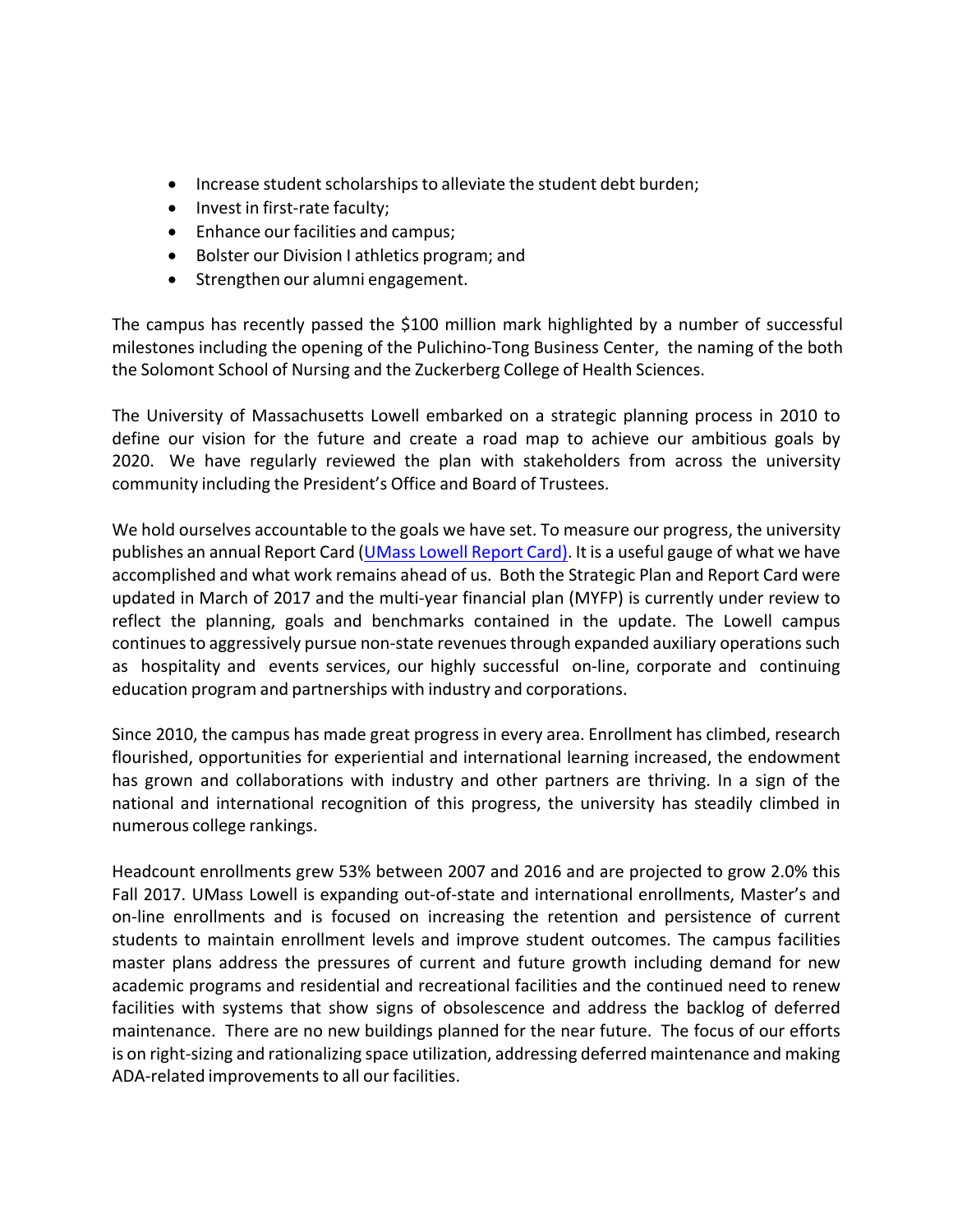## *Multi‐year Financial Planning*

**A critical element of the strategic plan is that it be financially sustainable into the future.** The campus multi‐year financial planning targets and annual operating budget goals are directed toward achieving positive annual operating margins, building sufficient reserves and maintaining a debt service ratio under the University policy cap of 8 percent. The strategic plan and updates to the campus multi‐year financial plan and capital plan are reviewed annually by the President's Office and the Board of Trustees and have received support.

Enrollment growth has been a driving force behind the success of the strategic plan. Growing enrollments, resulting from growing demand, has created economies of scale in facilities use and service delivery and generated the additional revenues to make further investments in those areas that would improve student success and enhance the quality of the academic and research program including the many new and renovated facilities across all three campuses.

The campus has embraced and is implementing many academic and administrative efficiency and effectiveness initiatives and ideas generated throughout the University system. It is through the combination of increasing revenues through enrollment, fundraising, sponsored research and entrepreneurial activities and controlling costs that will result in a financially sustainable future. Slowing down any of these efforts will impact progress.

The last time the campus and University system updated the multi‐year financial plan (FY2017 to FY2021) was in September of 2016. The next update is expected in September, however, some key planning assumptions have been adjusted to reflect the updated strategic plan including a reduction in the campus enrollment target for 2020 from 20,000 headcounts to 19,000 and related revenue and expense items such as tuition and financial aid.

These baseline assumption adjustments impacted the operating margins and ratios presented in the September 2016 and are reflected in the FY2018 Operating Budget. We believe these adjustments are appropriate to make at this time and will continue to refine our projections as we develop our next multi-year financial plan update and the scheduled campus strategic plan presentation to the Board in December.

Key elements of our strategic planning include:

## *Academic Program Vision and Value Proposition*

UMass Lowell strives to offer our students the highest quality academic programs, hands‐on learning, and the application of classroom knowledge for applied real‐world problem solving. As a result of these educational elements, UMass Lowell students have high placement rates upon graduation in meaningful, well‐paying careers. We are fortunate to have a large cadre of private‐ sector partners for internships, co-op experiences, service-learning opportunities, capstone project sponsors, and DifferenceMaker project advisers. These partnerships also extend to our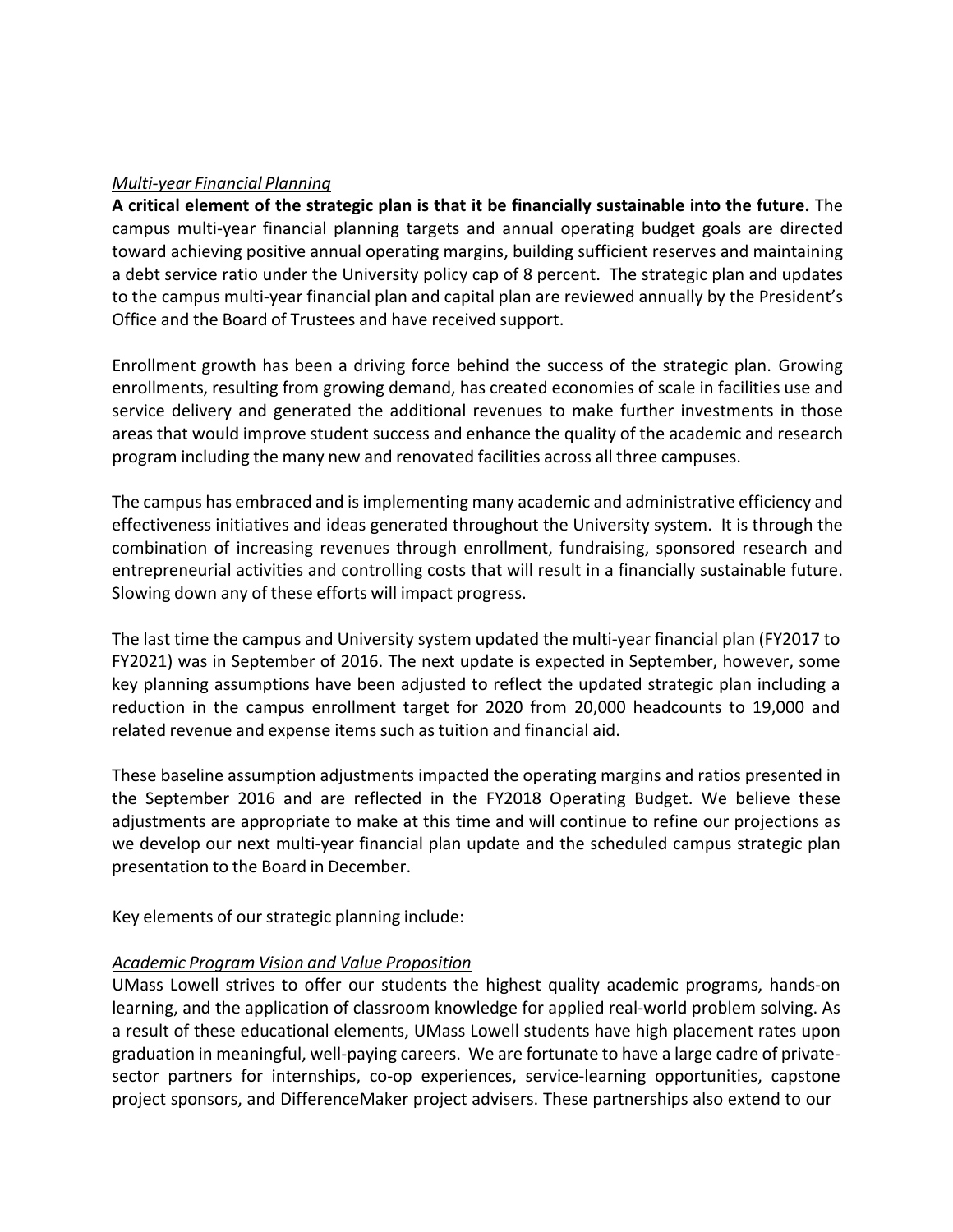cooperative research endeavors. This immersion in real‐world applications is foundational to the educational experience at UMass Lowell.

The value proposition of UMass Lowell is *a highest tier educational experience coupled with affordability*. We understand many of our students are first‐generation students from diverse socio-economic backgrounds and are therefore conscious to keep tuition and fees as low as possible while enabling the growth in services essential to provide our expanding student body with high quality support, such as advising and mentorship. We are also conscious to allocate significant financial aid resources in our budget in order to meet the needs of our students, enabling them to graduate with a minimal debt burden compared to peer institutions. This effort has continually improved our graduation rates.

The University uses a number of comprehensive reviews (AQAD, accreditation, new program approval processes, etc.) to assess quality, student demand, student satisfaction, areas of improvement, and new opportunities for investment or reallocation. As a result of such periodic reviews, several programs have been modified or closed. Regional, Economic and Social Development (RESD), Civil Engineering Technology, and Industrial Technology were closed, and Nuclear Engineering was consolidated into the Chemical Engineering curriculum as a Nuclear Engineering option. In addition, 13 Graduate Certificate programs were discontinued due to consistently low demand.

Implementation of the DataMart this year has enabled effective assessment of departmental productivity. Multi-dimensional plots of productivity indicators identify programs that are strong in multiple areas. We are able to assess academic degree program and departmental productivity in ways that we have not been able to accomplish systematically in the past. This will allow us to deploy our faculty resources and academic budgets more strategically, efficiently and with greater effectiveness.

## *Enrollment Strategy*

## *First‐Time First‐Year Undergraduates*

- As previously noted, the campus has reduced its 2020 enrollment target from 20,000 headcount (15,500 FTE) to 19,000 headcount (15,000 FTE). This change represents an annual growth rate of 2.0% year‐on‐year (FTE students).
- Our fall 2016 enrollment was 17,853. Our goal for **FY 18 with a target of 2.0% growth is 18,210**. Reaching this target is dependent upon a combination of recruitment of First-Time First‐Year (FTFY) freshman, recruitment of transfer students, retention of admitted students, progress of upperclassmen in their degree plans, and graduation rates.
- Our incoming class of FTFY undergraduate enrollment in FY17 was 1,683. Our goal for FY18 is 2.0% growth. We attribute this increase to the engagement efforts of our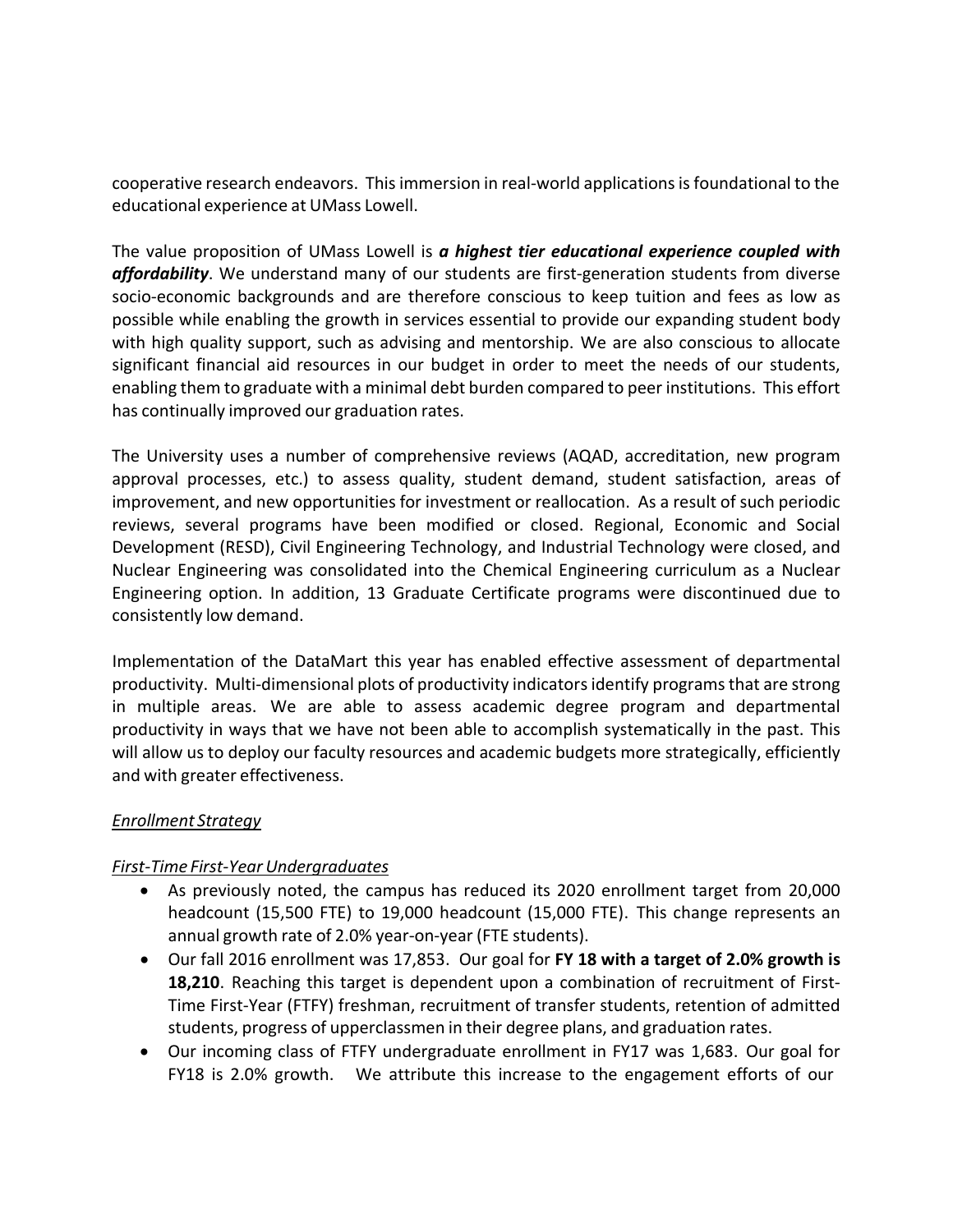department chairs and deans this past year, and their emphasis on yielding admitted students through welcome days and orientation.

- Target X, anchored by Salesforce, has improved recruitment efforts by providing additional resources, including real-time measurement of engagement with prospective students, texting capabilities, and analytics that inform current and future marketing strategies. It has also provided a consolidated platform to manage daily operations, including more efficient and effective management of responses to inquiries from prospective students.
- We are making efforts to maintain the **current level of 1,758 transfer students for this year,** 1,200 enrolled for fall 2017 and 558 enrolled in January 2017. Maintaining this level of transfer students is dependent upon continued good relations with community college partners and state universities, through reverse transfer arrangements that mutually benefit both partners, in addition to maintaining the steady stream of transfer students from private institutions.

## *Undergraduate Retention strategy*

- Understanding our student body and their challenges is crucial to our retention strategy. We have instituted a new retention structure, which centrally coordinates all deans' office advising personnel, professional academic advisors, Dean of Academic Services, Vice Provost for Student Success, and Dean of Student Affairs. This structure includes coordinated tracking and outreach through Salesforce, understanding obstacles to student success, early intervention for students in academic difficulty, targeted advancement funds at the disposal of the Vice Provost for Student Success to address acute retention issues.
- Advising is critical to student success and retention. An integral part of the new retention strategy includes innovative approaches to advising.
	- o Our new advising model ensures that each student will have an assigned professional staff adviser as well as an assigned faculty mentor. The advising "community" in each college will include an Honors liaison, and a Centers for Learning liaison for tutoring support.
	- $\circ$  Through the River Hawk Scholars Academy a new program we have invited 575 students possibly needing extra support into an integrated program of advising, a living learning community, tutoring services, first‐year service‐learning projects, strategies for success, and enrichment activities.
- The first year engagement experiences are critical to student success and retention. We have instituted first-year seminars in each college tied to disciplines and career opportunities. Students are offered the chance to participate in the DifferenceMakers program and service learning opportunities, and we have expanded out Living‐Learning Communities to 33.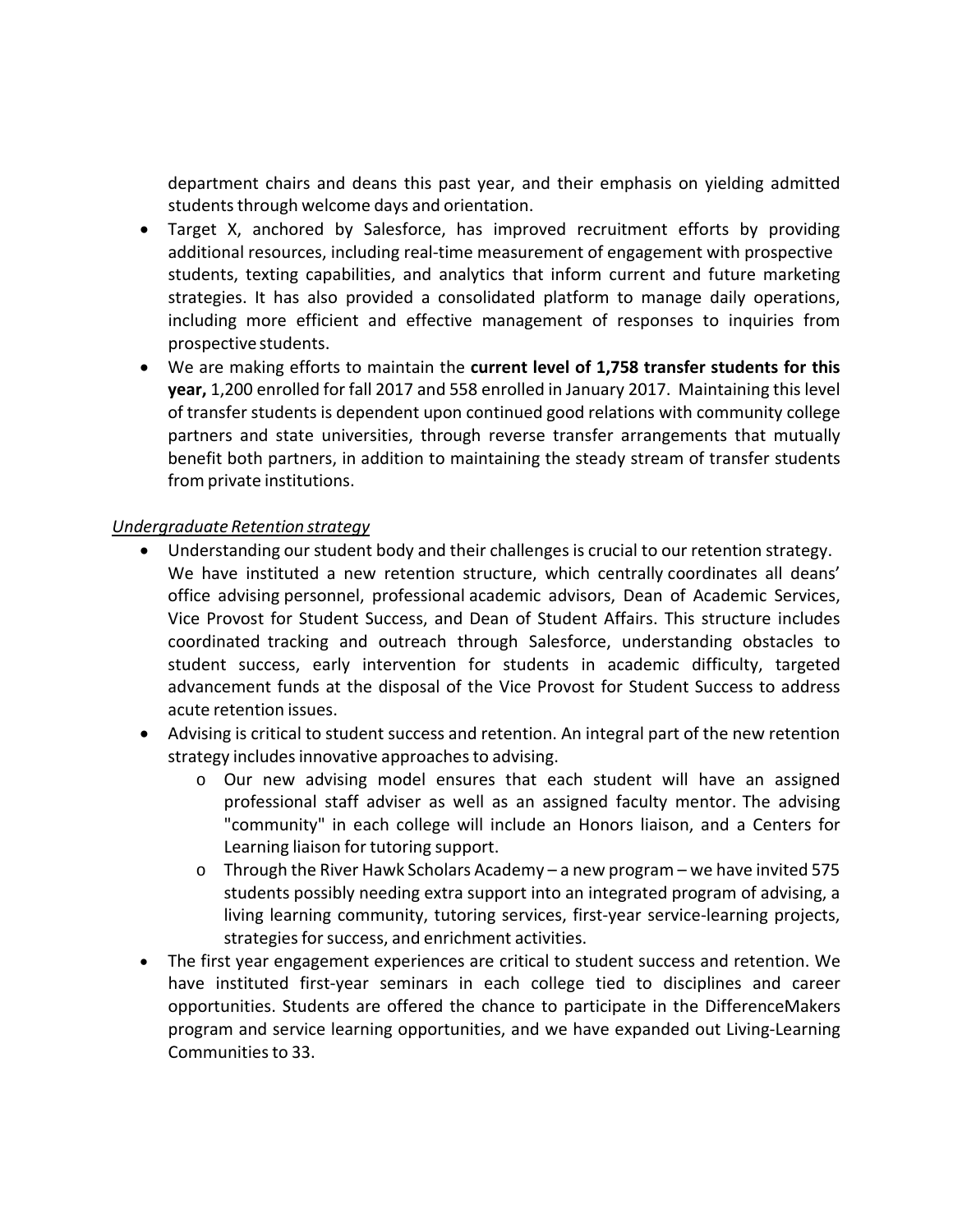## *Financial Aid Strategy*

The campus has set a 2020 goal to reduce undergraduate debt at graduation to \$30,000. This is an ambitious target that will require additional funding for financial aid as well as an all campus approach to supporting financial literacy programming for students and reducing time to degree completion. Institutional financial aid increased nearly \$20 million between FY2014 and FY2017 from \$41.8 million to \$61.5 million (per the University Financial Aid Report). The FY2018 operating budget includes an increase of \$4.2 million in financial aid (an additional \$1.1 million in financial aid has been requested and is under review). The new funds will allow us to meet approximately 88% of need as we continue to review the balance between need and merit aid and how we use endowment and campus funds to attract and retain students.

## *Graduate Student Enrollment Strategy*

- This year we restructured the Office of Graduate Programs, which now reports to the Vice Provost for Innovation & Workforce Development. These, and other, changes were the result of a comprehensive review of services by an external consultant. The institution of the new structure included the implementation of Target X for identifying, tracking and recruiting prospective tuition‐paying graduate students.
- The next cycle masters enrollment strategies will focus on the following:
	- o Local recruitment with key partners through vertical industry associations, preferred graduate programs, and executive education
	- o National recruitment focused on STEM graduate fields
	- o Bachelors to masters transition focusing on scholarship funds to veterans and current bachelor students

## *Online Strategy*

- Online course enrollments grew 156% from AY07 to AY16 or from 10,476 to 26,834. A tremendous achievement but one that will be hard to match in the current competitive marketplace. Therefore, the campus has conservatively planned to grow course enrollments to 29,500 by 2020. Greater collaboration among the Colleges, Online and Continuing Education, business and industry will help us move forward in this critical area.
- Currently 85% of our online and continuing education courses are offered online; the target is to move this number closer to 95% in the coming years to further increase operating revenues, meet student demand and reduce growth pressures on our facilities.
- New strategic programming initiatives next year will include developing online concentrations for the newly launched Master of Science in Engineering Management as well as a new online Master's degree in Public Administration.
- Corporate partnerships that contribute to workforce development in the state of Massachusetts will be expanded. Online and Continuing Education recently renewed a partnership with Mass Development to continue its' financial support of two very popular UMass Lowell online graduate certificate programs for the next three years: 1.) Graduate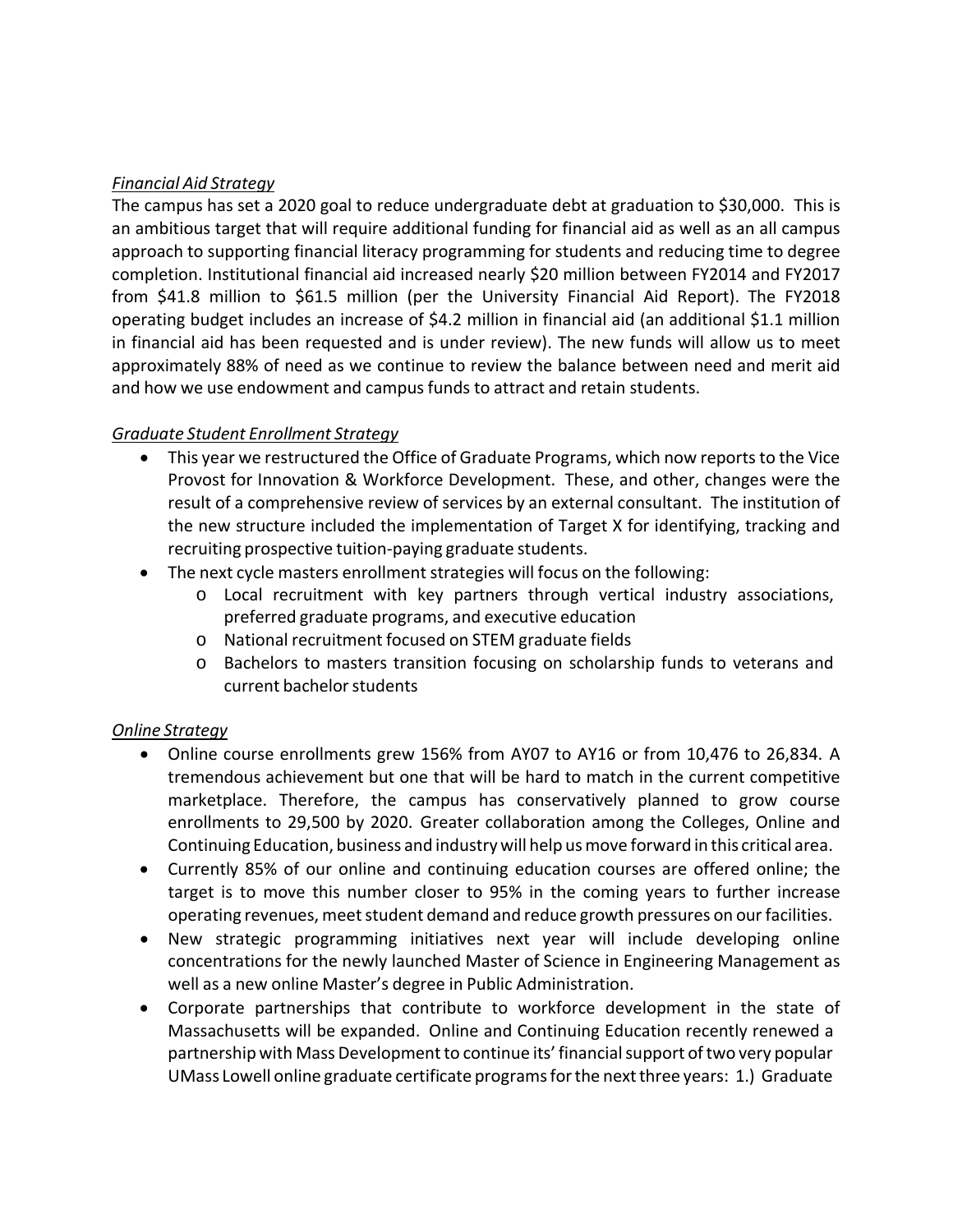Certificate program in Cyber Security offered at Hanscom Air Force Base and 2.) Graduate Certificate program in New Venture Creation at Natick Labs.

- UMass Lowell already has a sizeable number of online enrollments outside of Massachusetts and will invest in recruiting more students nationwide.
- To better accommodate our increasing online student population, the campus will modernize our student support services. (For example, virtual open houses, virtual information sessions, Live Chat, expanded online appointment scheduling, Skype advising, and online graduation interviews.)

## *Employee Planning*

- As part of our multi-year planning the campus targets an overall student to faculty ratio of 18 to 1 and allocates new funding for faculty to maintain that ratio as enrollments grow and change. We are currently operating at 17.8 to 1.
- The campus eliminated or deferred 40 staff positions over FY2016 and FY2017 to adjust to the reduction in state support and impacts of the then unfunded collective bargaining agreements and intends to selectively hire staff in critical areas to support increased campus square footage, provide student support services and support the strategic plan.
- The campus implemented an essential hiring review process in 2016 and proactively manages and budgets all positions to maximize vacancy savings during the fiscal year and to control growth in the base budget. This allows us to realize one time savings from vacancies on an annual basis

## *Fundraising*

- Using the Twelve Characteristics of a Successful Advancement Program as a guidepost, FY18 will find an enhanced effort in both alumni engagement and focused fundraising. In addition to our continued approach to increasing the endowment for student financial aid and faculty support, we will accelerate our fundraising efforts for the renovations of Perry Hall and Coburn Hall.
- Given the incredible success of our first‐ever Days of Giving in FY17, we now have a full year to amend and plan for the next such campaign. We will use this as a way to inspire giving among new donors, as well as to bring lapsed donors back into the fold.
- With the success of the system-wide alumni events and the growth of our alumni activity worldwide, we will continue to grow both the breadth and depth of our alumni participation.
- With a stable Advancement staff in place, we will work with the UMass Foundation to add training opportunities for our staff, to increase their fundraising and engagement capacity.
- FY18 will see us close in on our initial Campaign goal of \$125 million, and will allow us to target the priority pillars of the campaign for future funding potential.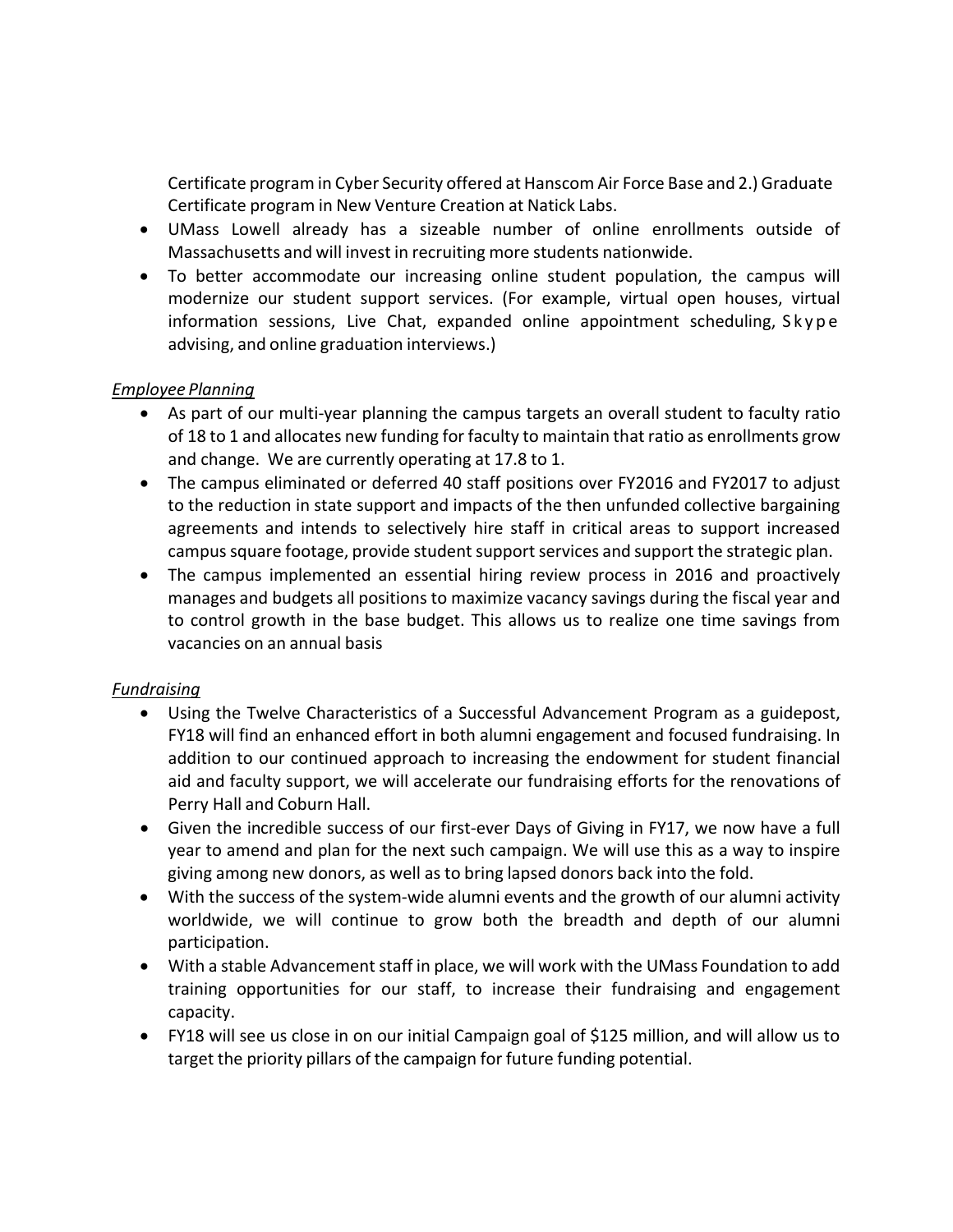#### **FY18 Revenue**

#### *State Support*

The University of Massachusetts Lowell FY2018 operating budget utilizes the state appropriation allocation assumptions proposed by the President's Office. The FY2018 state appropriation allocation assumption of \$118 million includes fringe benefits and funding to support estimated bargaining unit increases for state funded employees.

## *Student Charges*

The university has proposed increasing mandatory tuition and fees by \$493 for all in-state undergraduate students and \$990 for out‐of‐state undergraduates.

#### **In‐State Undergraduate Tuition & Mandatory Fees**

|        | <b>FY 17</b> |                   | FY 18 \$ Change % Change |      |
|--------|--------------|-------------------|--------------------------|------|
| Lowell |              | \$14,307 \$14,800 | \$493                    | 3.4% |

The enrollment growth and student charge increases will result in an estimated 5% increase in tuition and fee revenue (net of financial aid). Enrollment growth and efforts to expand the residential experience for students will generate a 10.5% increase in revenues from Residential Housing and Food Services. New revenues from new beds and rate increases will support inflationary increases and capital improvements to residential and dining facilities including new Fox Hall elevators, Hawksnest East Dining Hall, new East campus lounge furniture and the opening of the new east campus residential hall with nearly 800 beds. Financial aid continues to grow as a percent of tuition revenues to mitigate student charge increases. This ratio is expected to be 17.9% in FY18 up from 15.7% in FY16.

## *Grants & Contracts*

Grant and contract revenue from all sources is projected to increase 4.2% in FY2018. In FY17 the university renegotiated the federal Facilities and Administration (overhead) rate up from 51% to 53% in FY17. The F&A rate will further increase to 55% in FY18 and 56.5% in FY19. F&A return is critical to offset costs incurred to support research and to seed and stimulate new research grants.

## **FY18 Expenditures**

Total campus operating expenditures are budgeted to increase 4.6% to accommodate enrollment growth, new facilities (including a full‐year of the Pulichino‐Tong Business Center and the new Residential Hall on East campus), and inflation and to partially restore cuts from previous years. The overall result of the changes in revenues and expenses is a projected positive 0.6% operating margin for FY2018. As previously, noted achieving this bottom line will require the campus to continue to reallocate and reduce funding for personnel and non‐personnel activities. Based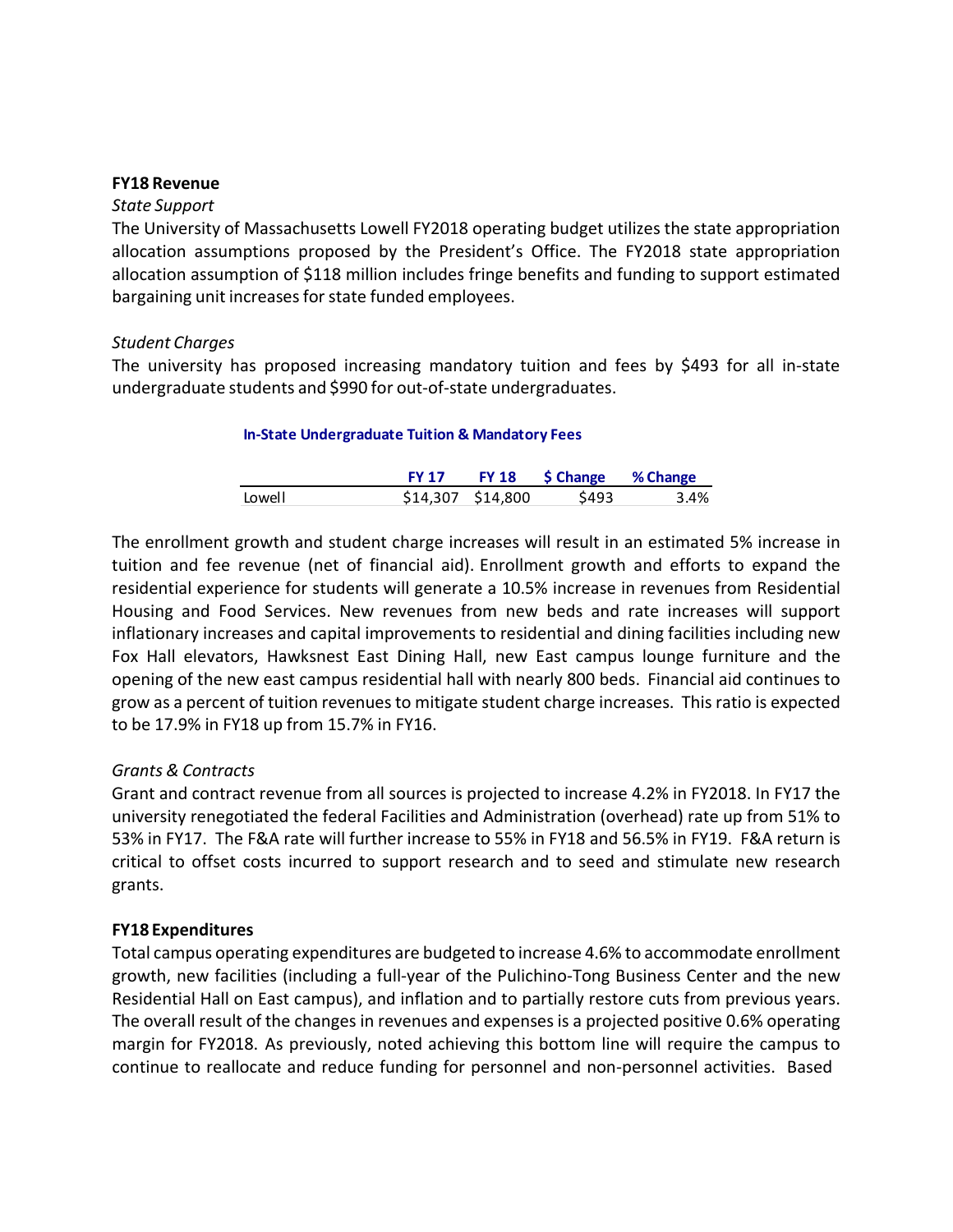upon the campus internal budgeting process, some \$10 to \$12 million of strategic budget requests are expected to go unfunded in FY18.

## *Capital Planning & Facility Improvements*

During Fiscal Year 2018, UMass Lowell will continue to move forward with its highest priority capital projects, primarily a renovation program, despite a multiyear hiatus in state support for our capital plan. As previously noted there are no new buildings planned for the near future. The focus of our efforts is on improving space utilization, addressing deferred maintenance and making ADA‐related improvements to all our facilities.

In February of 2015, the campus borrowed \$100 million through UMBA to finance the McGauvran Dining hall renovation project, the Pulichino‐Tong Business (PTB) Center construction project and the acquisition of Perkins Apartments which are being converted to student housing for fall 2017. McGauvran opened in spring of 2015 and the PTB project was dedicated in April 2017. Additionally, the significant North Campus Quad pod project, which provided vital ADA and infrastructure improvements, was completed in the fall of 2016. This project and the space freed up with the occupancy of the PTB, provide a tremendous opportunity to begin the much‐needed upgrades to the North Campus Science and Engineering buildings. Perry Hall (engineering) is moving forward despite the current pause in state capital funding. All projects were completed on time and on budget.

Based on an in depth FY16 analysis conducted by Sightlines, the campus has a deferred maintenance project backlog of \$ 752 million that needs to be addressed over the next 10 years. While documenting the challenges, the study also commended UMass Lowell's commitment to capital investments in major renovation projects and its annual funding of deferred maintenance projects, which exceeds that of peer institutions.

Nearly sixty percent of this backlog represents immediate needs (0-3 years) whereby critical facility subsystems such as HVAC, electrical and plumbing systems, building envelopes and roofs have impending failure or are functioning at greatly degraded efficiency and increased expense. In addition, the Sightlines report has identified the systems that will come to the end of their useful lives over the next ten years as well as those spaces that will need renewal such that they can continue to meet the programmatic needs of the campus.

Nearly 90% of the financial need is in 58% of UMass Lowell's built square footage. To simultaneously meet the functional needs of a growing research university as well as reduce the deferred maintenance backlog, the campus has prioritized renovation projects in its capital plan. The vast majority of spending planned during the FY2017‐21 period will address longstanding deferred maintenance and increase the accessibility, utilization, and functionality of existing campus buildings. Key projects include the full renovation of Coburn Hall, the complete renovation of three floors of Pasteur Hall, and the phased renovation of Olsen Hall.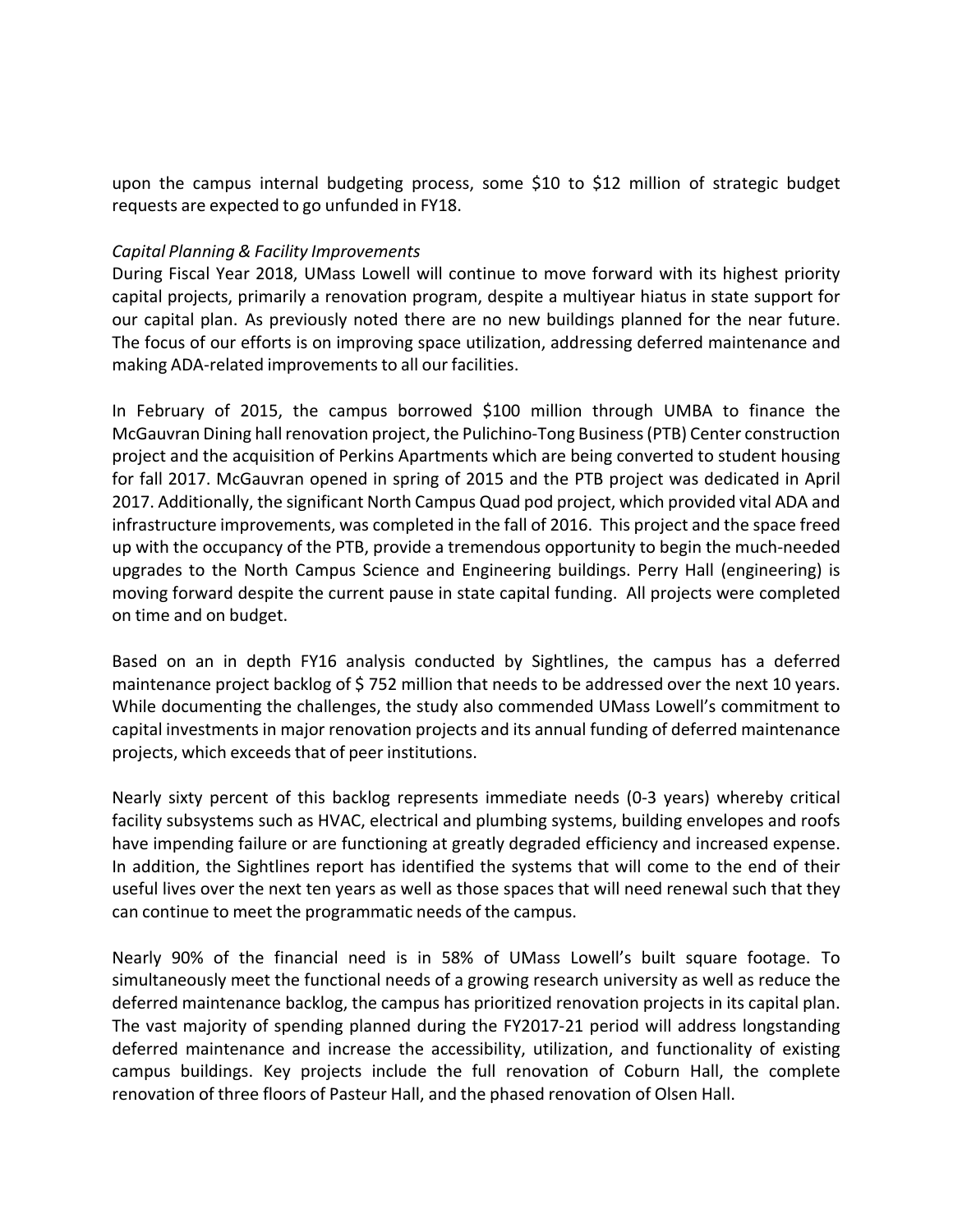Continued annual increases in operating budget allocations to preventative and on‐going maintenance will also slow the growth of the backlog. The University's operating budget fully recognizes the costs of depreciation (consistent with the financial statement presentation). This recognition provides cash flow for campus capital improvements.

The campus has started or completed nearly all of the major new facilities to be funded with debt in the current five-year capital plan. Moving forward, the primary sources of funds for new facilities, renewal, renovations and deferred maintenance will be the state, gifts, campus operating budgets and other external sources. The multi‐year capital and financial plans are synchronized and updated regularly.

## **FY18 Enrollment**

The Lowell campus anticipates an overall headcount enrollment increase of 2.0% for Fall 2017 to 18,200 students on the way to our 2020 target of 19,000. As indicated, UMass Lowell is expanding out‐of‐state and international enrollments, Master's and on‐line enrollments and is focused on increasing the retention and persistence of current students to maintain enrollment levels and improve student outcomes.

| (Student FTEs)               | <b>LOWELL</b> |                 |                 |      |               |  |  |  |  |
|------------------------------|---------------|-----------------|-----------------|------|---------------|--|--|--|--|
| <b>Enrollment</b>            | <b>Budget</b> | <b>Forecast</b> | <b>Variance</b> |      | <b>Actual</b> |  |  |  |  |
|                              | <b>FY2018</b> | <b>FY2017</b>   | #               | %    | <b>FY2016</b> |  |  |  |  |
| Undergraduate (In State)     | 9,537         | 9,350           | 187             | 2.0% | 9,585         |  |  |  |  |
| Undergraduate (Out of State) | 1.883         | 1,846           | 37              | 2.0% | 1,379         |  |  |  |  |
| <b>Total Undergraduate</b>   | 11,420        | 11,196          | 224             | 2.0% | 10,964        |  |  |  |  |
|                              |               |                 |                 |      |               |  |  |  |  |
| Graduate (In State)          | 1,568         | 1,537           | 31              | 2.0% | 1592          |  |  |  |  |
| Graduate (Out of State)      | 1,200         | 1,176           | 24              | 2.0% | 1064          |  |  |  |  |
| <b>Total Graduate</b>        | 2,767         | 2,713           | 54              | 2.0% | 2,656         |  |  |  |  |
| <b>Total Enrollment</b>      | 14.187        | 13.909          | 278             | 2.0% | 13.620        |  |  |  |  |

## **FY18 Staffing**

The campus has budgeted faculty in FY2018 with a targeted 18:1 student faculty ratio. Staffing levels have increased in areas of critical importance to the strategic plan, primarily in the facilities, public safety, student services and academic support areas. However, the campus intends to limit any new staff hires in FY2018 to only those personnel essential to the health and safety of the campus community or are critical to enhancing student success and revenue growth.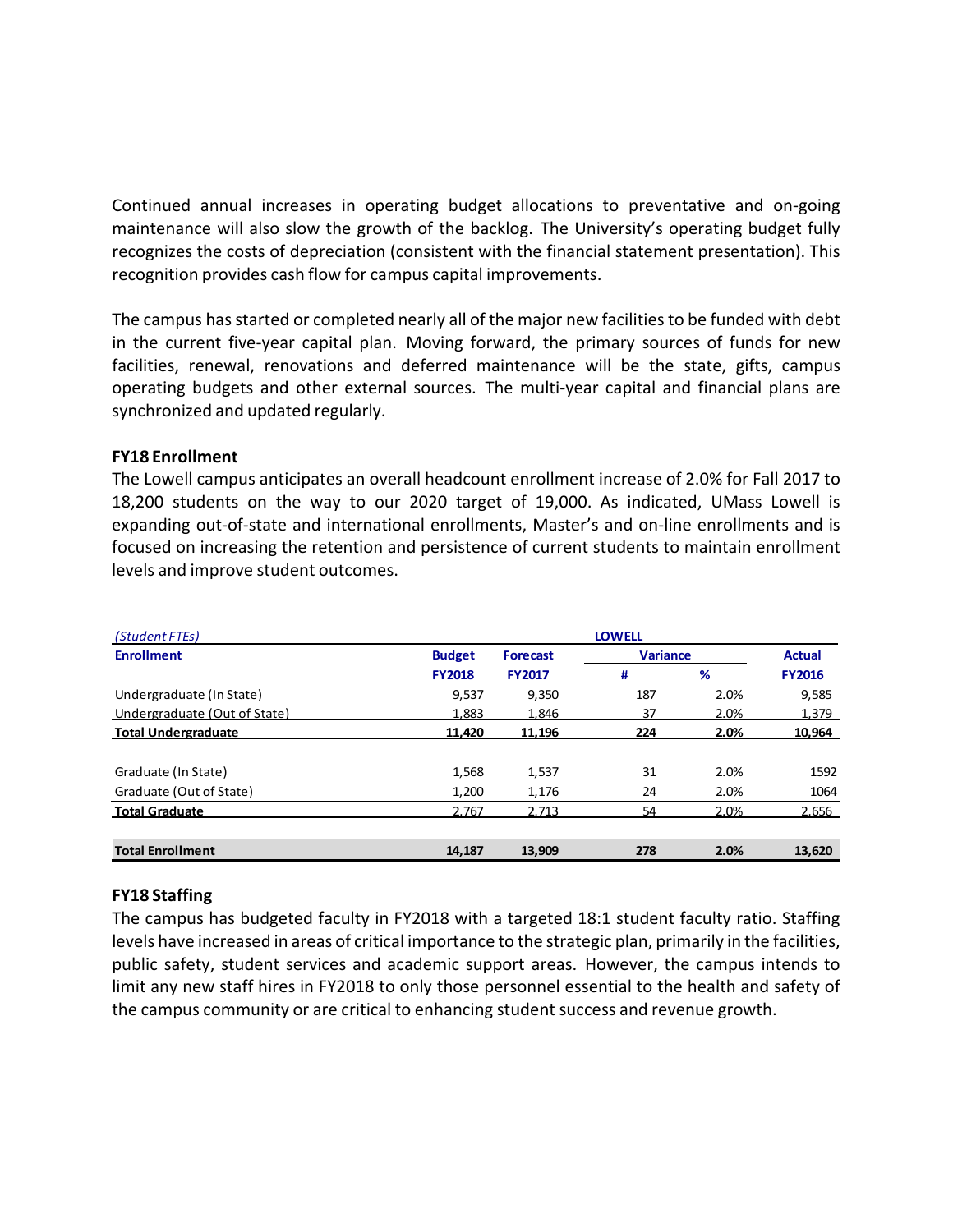| (Employee FTEs)                  |               | <b>LOWELL</b>   |      |                 |               |  |  |  |  |  |
|----------------------------------|---------------|-----------------|------|-----------------|---------------|--|--|--|--|--|
| <b>Faculty &amp; Staff</b>       | <b>Budget</b> | <b>Forecast</b> |      | <b>Variance</b> |               |  |  |  |  |  |
|                                  | <b>FY2018</b> | <b>FY2017</b>   | #    | %               | <b>FY2016</b> |  |  |  |  |  |
| <b>Restricted</b>                |               |                 |      |                 |               |  |  |  |  |  |
| Faculty                          | 10.2          | 10.2            |      | 0.0%            | 9.3           |  |  |  |  |  |
| Professional                     | 106.6         | 92.6            | 14.0 | 15.1%           | 104.5         |  |  |  |  |  |
| Classified                       |               | -               |      |                 |               |  |  |  |  |  |
| <b>Total Restricted</b>          | 116.8         | 102.8           | 14.0 | 13.6%           | 113.8         |  |  |  |  |  |
|                                  |               |                 |      |                 |               |  |  |  |  |  |
| <b>Unrestricted</b>              |               |                 |      |                 |               |  |  |  |  |  |
| Faculty                          | 790.0         | 752.9           | 37.2 | 4.9%            | 745.7         |  |  |  |  |  |
| Professional                     | 788.0         | 768.9           | 19.1 | 2.5%            | 752.5         |  |  |  |  |  |
| Classified                       | 237.0         | 219.0           | 18.0 | 8.2%            | 222.0         |  |  |  |  |  |
| <b>Total Unrestricted</b>        | 1,815.0       | 1,740.7         | 74.3 | 4.3%            | 1,720.2       |  |  |  |  |  |
|                                  |               |                 |      |                 |               |  |  |  |  |  |
| <b>Total Faculty &amp; Staff</b> | 1,931.8       | 1,843.5         | 88.3 | 4.8%            | 1,834.0       |  |  |  |  |  |

## **FY18 Programs – Planned Changes**

The FY18 operating budget supports the following recently approved programs:

- BS in Education with certification in Special Education
- BSE in Environmental Engineering
- BSE in Biomedical Engineering

The MS in Pharmaceutical Science and the PhD in Pharmaceutical Science were both activated in the fall of 2016 and will be showing additional growth in 2017.

It should be noted that the campus suspended both the BS in Pharmaceutical Science and the Doctor of Pharmacy (PharmD) programs in October of 2016 as our financial analysis did not indicate that these programs were tenable at this time.

The campus is preparing a request for a BA in Digital Media that will be brought to the Board for review later this year.

## **Key Metrics**

#### *Operating Margin*

The University's original FY2017 Operating Budget approved by the Board of Trustees had a planned operating margin of 0.5% or \$2.4M. Currently, the campusis forecasting a slightly better operating margin of \$3.7M or a 0.8%. The campus is budgeting a \$2.6M or 0.6% operating margin for FY2018.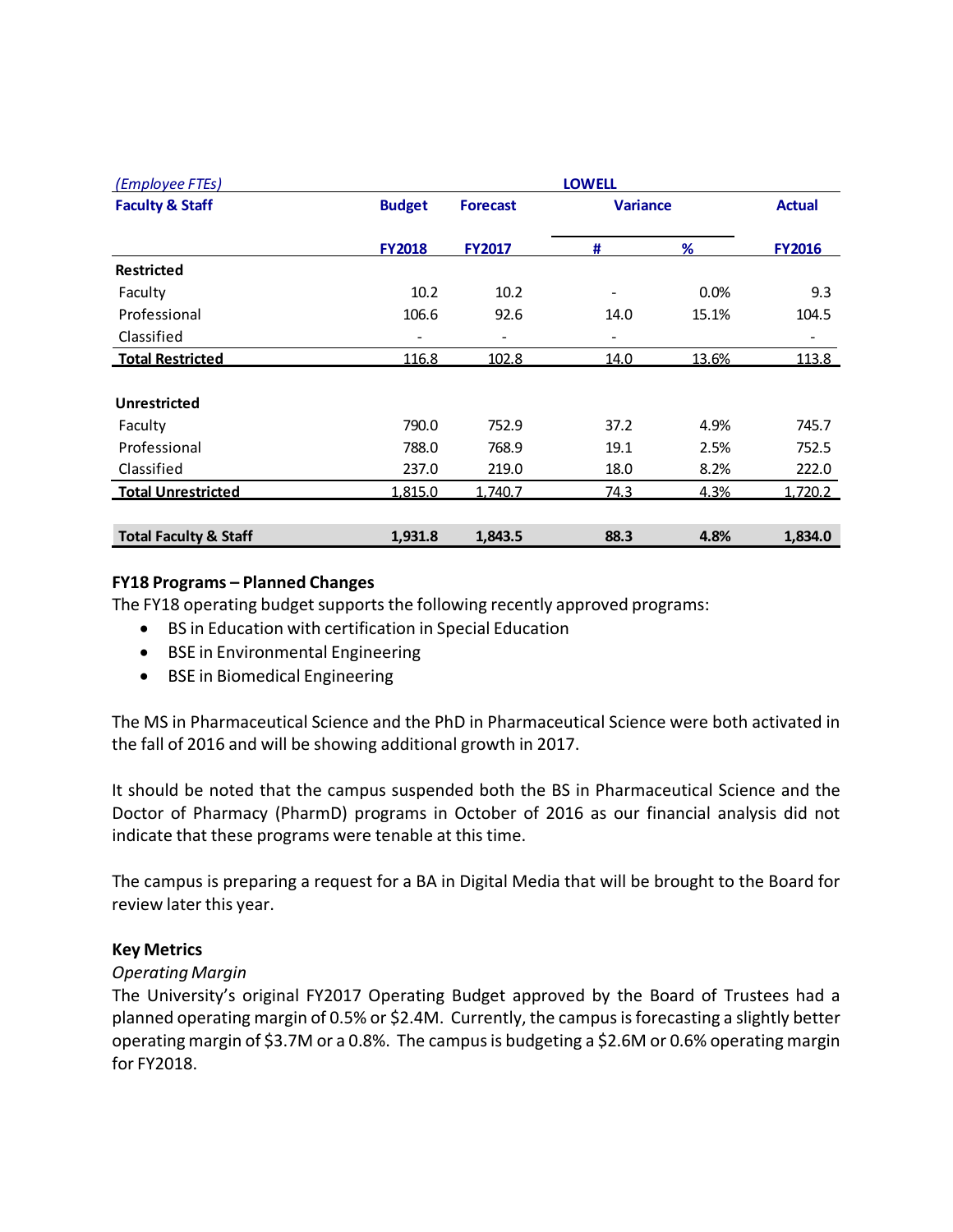#### *Debt Ratio*

The campus projects our debt ratio to increase from 7.2% in FY17 to 7.6% in FY18 reflecting the impact of completed projects including PTB, McGauvran and Perkins. Our multi-year plan continues to hold this ratio under the 8.0% policy threshold.

#### *Primary Reserve Ratio*

We forecast our FY17 primary reserve ratio to be 21.4% and 18.3% in FY18. The FY18 decrease reflects our planned use of reserves to fund our capital program from campus unrestricted net assets. Projects funded with reserves include Perry Hall renovation, Fox Residence Hall Elevators, recreational field improvements as well as many deferred maintenance projects.

| <b>Key Indicators</b>                                  | <b>Budget</b> | <b>Forecast</b> |               |               | <b>Actual</b> |
|--------------------------------------------------------|---------------|-----------------|---------------|---------------|---------------|
|                                                        | <b>FY2018</b> | <b>FY2017</b>   | <b>FY2018</b> | <b>FY2017</b> | <b>FY2016</b> |
| Operating Margin (& Surplus/Deficit)                   | 0.6%          | 0.8%            | 2.584         | 3,678         | 0.2%          |
| Debt Ratio (& Debt P&I)                                | 7.7%          | 7.2%            | 35.042        | 31.397        | 7.7%          |
| <b>Primary Reserve (&amp; Unrestricted Net Assets)</b> | 18.6%         | 21.4%           | 84.292        | 92.862        | 21.4%         |

#### **Campus E&E Efforts**

Striving to improve services and support a sustainable financial future are key elements of the Entrepreneurial Stewardship Pillar of Lowell's 2020 Strategic Plan. Numerous E&E initiatives in recent years reflect our on‐going commitment to these goals. The campus has initiated many E&E projects and programs related to Energy, Information Technology, Human Resources, Purchasing and Revenue Generation. In addition, the campus is focusing on Academic Effectiveness and Efficiency efforts to identify programs focused on improving student success, course and program delivery, enhancing collaborations with other colleges and universities, laboratories and industry partners. The campus continues to look at ways to increase revenues through expanding the successful on‐line program and enhancing our enrollment management activities to grow the number of out of state, international and Master's degree students.

## Academic Efficiency, Quality and Innovation

Lowell's 2020 Strategic Plan is in alignment with the University's Academic E&E strategic priorities. The campus created the position of Vice Provost for Student Success and has reorganized a number of student service and advising programs under the Provost to improve retention and reduce the cost to students and their families, including exploring ways to reduce the cost of textbooks. We are implementing improved academic planning tools and systems to reduce low enrollment courses, improve class utilization and maximize enrollment in programs to more efficiently allocate faculty resources. Further reorganization of research administration and innovation and incubation programs and facilities will increase revenues and efficiencies in support of faculty and researchers.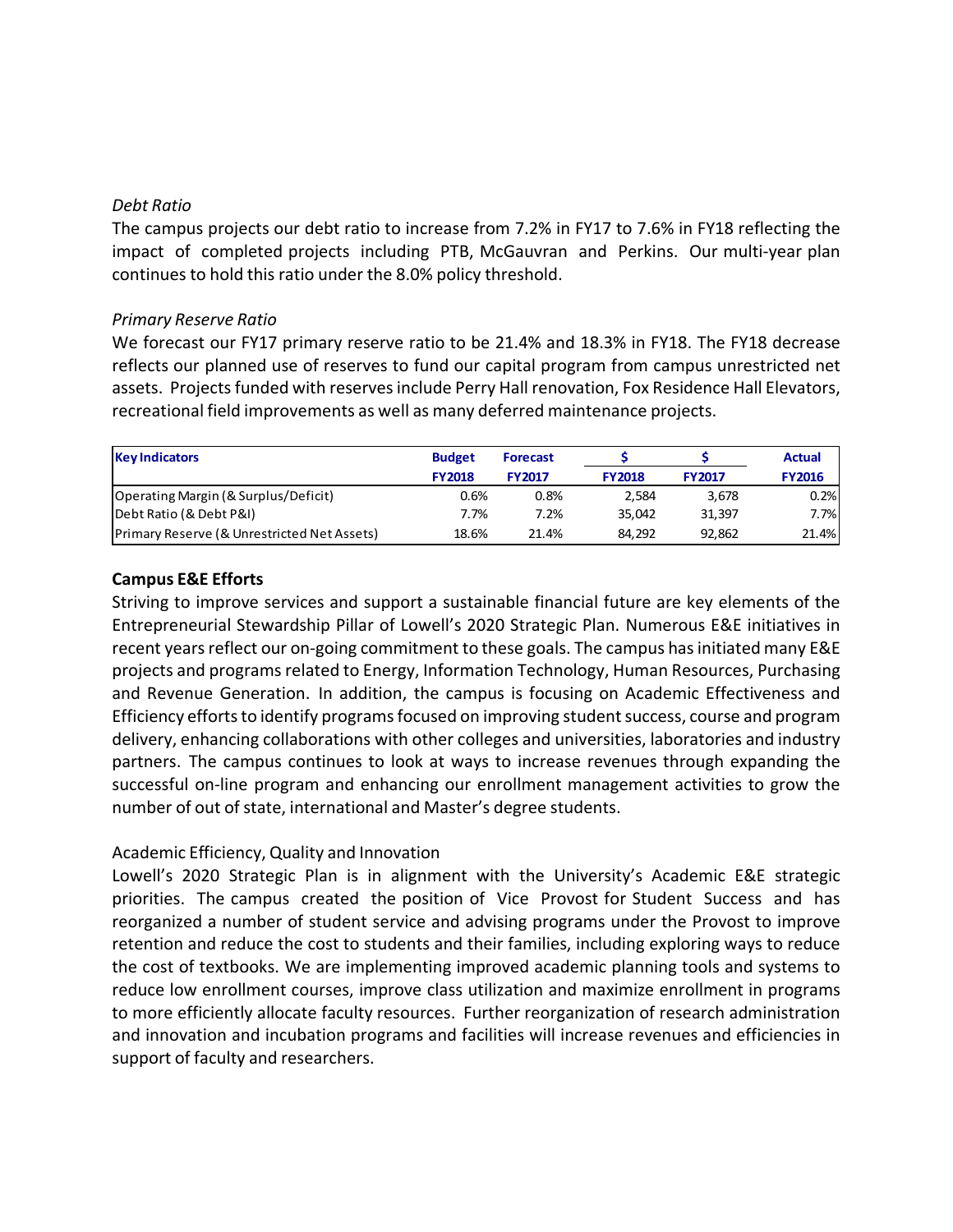## Energy, Utilities & Sustainability

While the University continues to grow concurrent with increasing utility rates, we have set a goal to limit the increase of energy consumption on a per square foot basis. In FY2017, we reduced both energy consumption and cost on a per square foot basis by over 11% and 10% respectively. Solar incentives, conservation projects and "mother nature" all contributed to these results.

Since 2011, energy consumption per square foot dropped 24.5%. We have done this by obtaining financial incentives and grants, peak demand management, utility bill management, and conservation measures.

Our \$26 million Accelerated Energy Project (AEP) in conjunction with DCAMM is about two‐thirds complete. It has conservation measures for 30 of our buildings with over 6,700 pieces of equipment upgraded ranging from heat plant boilers to LED lighting systems. The investment generates \$1.4 million of annual energy cost avoidance and addresses over \$10 million in deferred maintenance. AEP improves our energy consumption and addresses investments in a new electrical distribution system on south campus and new steam bunkers on North Campus.

Finally, the Lowell campus continues to collaborate with the system office and other campuses on system‐wide contracting and procurement initiatives to drive savings and control costs and is excited with the launch of the "We are Better Together" Business Process Redesign (BPR) initiative that will drive savings, efficiencies and improved customer service throughout the University our infrastructure needs including boilers, air handlers, lighting and control systems. We've also

## **Campus Budget Reductions**

The Lowell campus continues to take a strategic and disciplined approach to growth despite the \$7 million in base budget reductions implemented in FY2017. We continue to review every vacant staff position to ensure that it is essential to campus safety or critical to supporting a growing student body, ensuring their success, and assisting new faculty in their teaching and research.

The campus continues to reallocate funds and restructure operations to achieve the bottom lines targeted in the multi-year financial plan and to fund fixed cost increases and improve facilities. In FY18, the budget gap that must be closed through reallocations and reductions is more than \$12 million. To realize the budgeted 0.6% margin the campus will not be able to fully fund financial aid, faculty start‐up costs, TA and RA waivers and stipends, academic equipment needs, athletics scholarships and post‐season costs, facility staff for new buildings and preventative maintenance on buildings.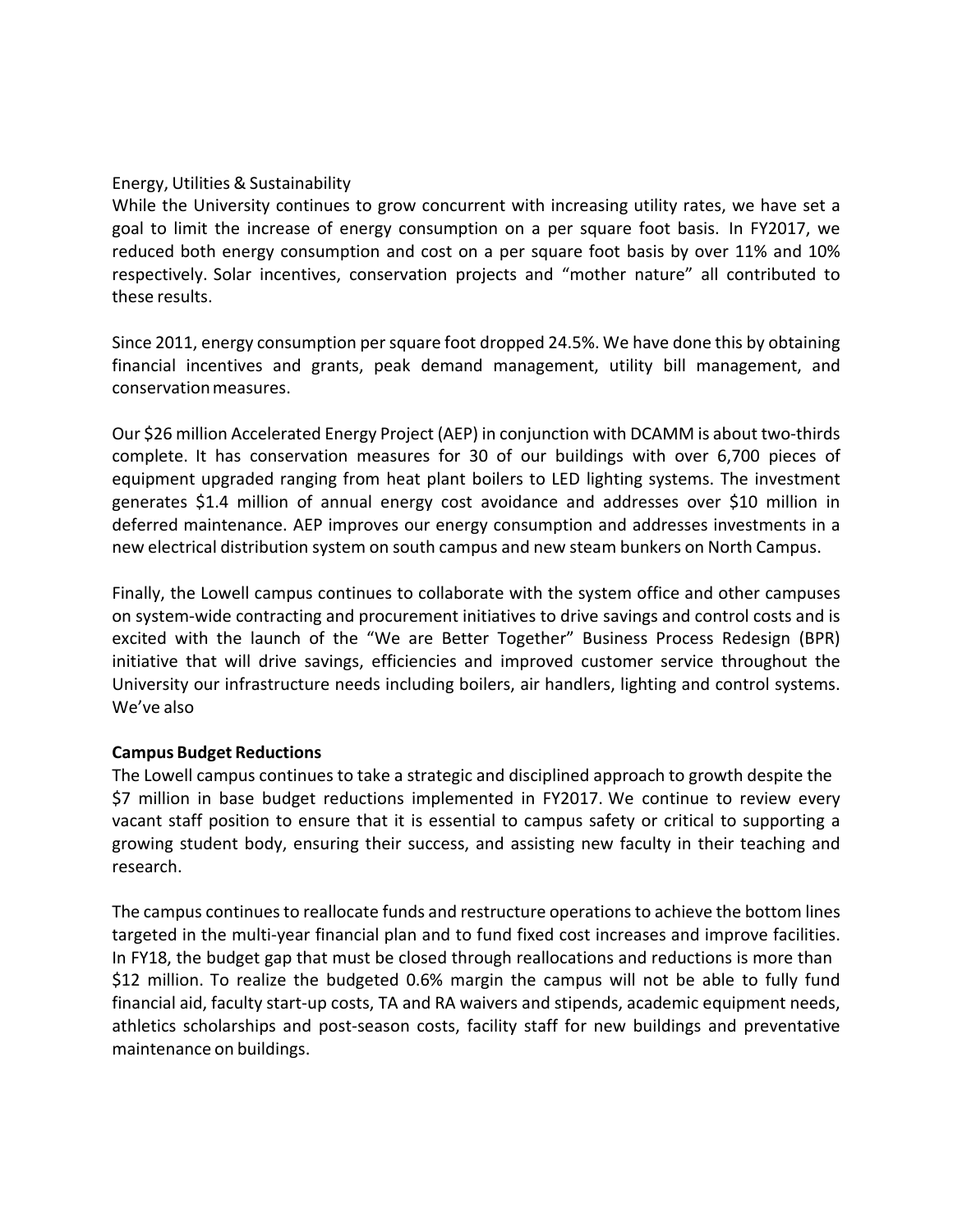The lack of increased funding from the state forces the University to raise Tuition & Fees for in‐ state and out of state students in FY18, following two consecutive years of annual increases over 5%. The Tuition & Fees increases are necessary to cover the growth in capital related expenses and the state negotiated collective bargaining increases, if any.

If the state appropriation allocation or tuition revenues budgeted fall short of our base assumptions then the campus will be required to make deeper cuts in operations that will impact student success and the continued progress of our strategic plan.

## **Conclusion**

UMass Lowell's priorities remain funding costs associated with enrollment growth, faculty hires, financial aid, promoting our outstanding academic programs, enhancing the facilities where that learning takes place, and providing a safe and secure campus environment. We have crafted a budget and multi‐year financial plan that supports these priorities with a balanced approach to growing revenues and controlling costs through reallocations and efficiencies.

## Attachments

- Campus Budget One-Sheet
- Tuition & Fee Schedule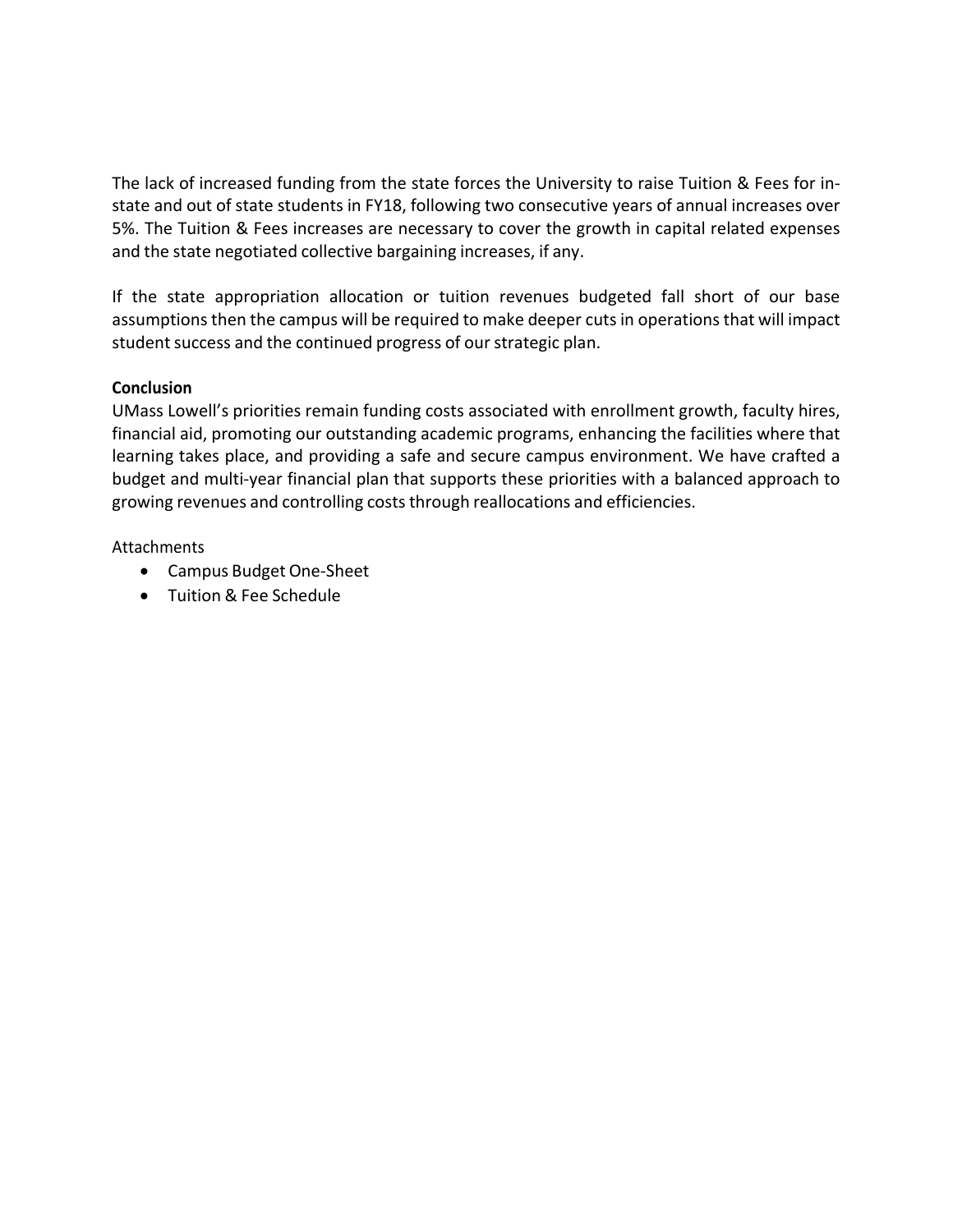| (\$ in Thousands)                           |               |                 | <b>LOWELL</b>   |        |               |
|---------------------------------------------|---------------|-----------------|-----------------|--------|---------------|
| <b>Revenues</b>                             | <b>Budget</b> | <b>Forecast</b> | <b>Variance</b> |        | <b>Actual</b> |
|                                             | <b>FY2018</b> | FY2017          | \$              | %      | <b>FY2016</b> |
| <b>Gross Tuition &amp; Fees</b>             | 254,741       | 243,326         | 11,415          | 4.7%   | 178,648       |
| <b>Tuition Discounts</b>                    | (56, 435)     | (52, 950)       | (3,485)         | 6.6%   | (45, 417)     |
| <b>Net Tuition &amp; Fees</b>               | 198,306       | 190,376         | 7,930           | 4.2%   | 178,648       |
| Grants                                      | 43,080        | 41,353          | 1,727           | 4.2%   | 41,346        |
| Sales & Service, Educational                | 129           | 125             | 4               | 3.2%   | 89            |
| <b>Auxiliary Enterprises</b>                | 66,948        | 60,580          | 6,368           | 10.5%  | 57,782        |
| <b>Other Operating</b>                      | 9,140         | 7,975           | 1,165           | 14.6%  | 7,984         |
| State appropriations (including fringe)     | 113,389       | 111,997         | 1,392           | 1.2%   | 104,725       |
| Other NonOperating (excl. interest)         | 26,042        | 25,479          | 563             | 2.2%   | 27,826        |
| <b>Total Revenues</b>                       | 457,034       | 437,885         | 19,149          | 4.4%   | 418,400       |
|                                             |               |                 |                 |        |               |
| <b>Expenses</b><br>Salaries & Fringe        | 259,142       | 248,845         | 10,297          | 4.1%   | 239,536       |
| Non-personnel                               | 125,868       | 121,786         | 4,082           | 3.4%   | 114,923       |
| Scholarships and fellowships                | 10,351        | 9,700           | 651             | 6.7%   | 9,134         |
| Depreciation                                | 37,812        | 34,845          | 2,968           | 8.5%   | 32,985        |
| Interest                                    | 21,176        | 19,032          | 2,144           | 11.3%  | 21,272        |
| <b>Total Expenses</b>                       | 454,350       | 434,208         | 20,142          | 4.6%   | 417,850       |
|                                             |               |                 |                 |        |               |
| <b>Operating Margin</b>                     |               |                 |                 |        |               |
| <b>UMass OM Calc Revenues</b>               | 456,934       | 437,886         | 19,048          | 4.4%   | 418,546       |
| <b>Total Expenses</b>                       | 454,350       | 434,208         | 20,142          | 4.6%   | 417,850       |
| Surplus / (Deficit)                         | 2,584         | 3,678           | (1,094)         |        | 696           |
| <b>UMass OM Calc</b>                        | 0.6%          | 0.8%            |                 |        | 0.2%          |
|                                             |               |                 |                 |        |               |
| <b>Key Indicators</b>                       | <b>Budget</b> | <b>Forecast</b> | \$              | \$     | <b>Actual</b> |
|                                             | <b>FY2018</b> | FY2017          | <b>FY2018</b>   | FY2017 | <b>FY2016</b> |
| Operating Margin (& Surplus/Deficit)        | 0.6%          | 0.8%            | 2,584           | 3,678  | 0.2%          |
| Debt Ratio (& Debt P&I)                     | 7.7%          | 7.2%            | 35,042          | 31,397 | 7.7%          |
| Primary Reserve (& Unrestricted Net Assets) | 18.6%         | 21.4%           | 84,292          | 92,862 | 21.4%         |
| (Student FTEs)                              |               |                 | <b>LOWELL</b>   |        |               |
| <b>Enrollment</b>                           | <b>Budget</b> | <b>Forecast</b> | <b>Variance</b> |        | Actual        |
|                                             | <b>FY2018</b> | FY2017          | #               | %      | <b>FY2016</b> |
| Undergraduate (In State)                    | 9,537         | 9,350           | 187             | 2.0%   | 9,585         |
| Undergraduate (Out of State)                | 1,883         | 1,846           | 37              | 2.0%   | 1,379         |
| <b>Total Undergraduate</b>                  | 11,420        | 11,196          | 224             | 2.0%   | 10,964        |
|                                             |               |                 |                 |        |               |
| Graduate (In State)                         | 1,568         | 1,537           | 31              | 2.0%   | 1592          |
| Graduate (Out of State)                     | 1,200         | 1,176           | 24              | 2.0%   | 1064          |
| <b>Total Graduate</b>                       | 2,767         | 2,713           | 54              | 2.0%   | 2,656         |
|                                             |               |                 |                 |        |               |
| <b>Total Enrollment</b>                     | 14,187        | 13,909          | 278             | 2.0%   | 13,620        |
| (Employee FTEs)                             |               |                 | <b>LOWELL</b>   |        |               |
| <b>Faculty &amp; Staff</b>                  | <b>Budget</b> | <b>Forecast</b> | <b>Variance</b> |        | <b>Actual</b> |
|                                             | <b>FY2018</b> | FY2017          | #               | %      | FY2016        |
| Restricted                                  |               |                 |                 |        |               |
| Faculty                                     | 10.2          | 10.2            |                 | 0.0%   | 9.3           |
| Professional                                | 106.6         | 92.6            | 14.0            | 15.1%  | 104.5         |
| Classified                                  |               |                 |                 |        |               |
| <b>Total Restricted</b>                     | 116.8         | 102.8           | 14.0            | 13.6%  | 113.8         |
|                                             |               |                 |                 |        |               |
| <b>Unrestricted</b>                         |               |                 |                 |        |               |
| Faculty                                     | 790.0         | 752.9           | 37.2            | 4.9%   | 745.7         |
| Professional                                | 788.0         | 768.9           | 19.1            | 2.5%   | 752.5         |
| Classified                                  | 237.0         | 219.0           | 18.0            | 8.2%   | 222.0         |
| <b>Total Unrestricted</b>                   | 1,815.0       | 1,740.7         | 74.3            | 4.3%   | 1,720.2       |
| <b>Total Faculty &amp; Staff</b>            | 1,931.8       | 1,843.5         | 88.3            | 4.8%   | 1,834.0       |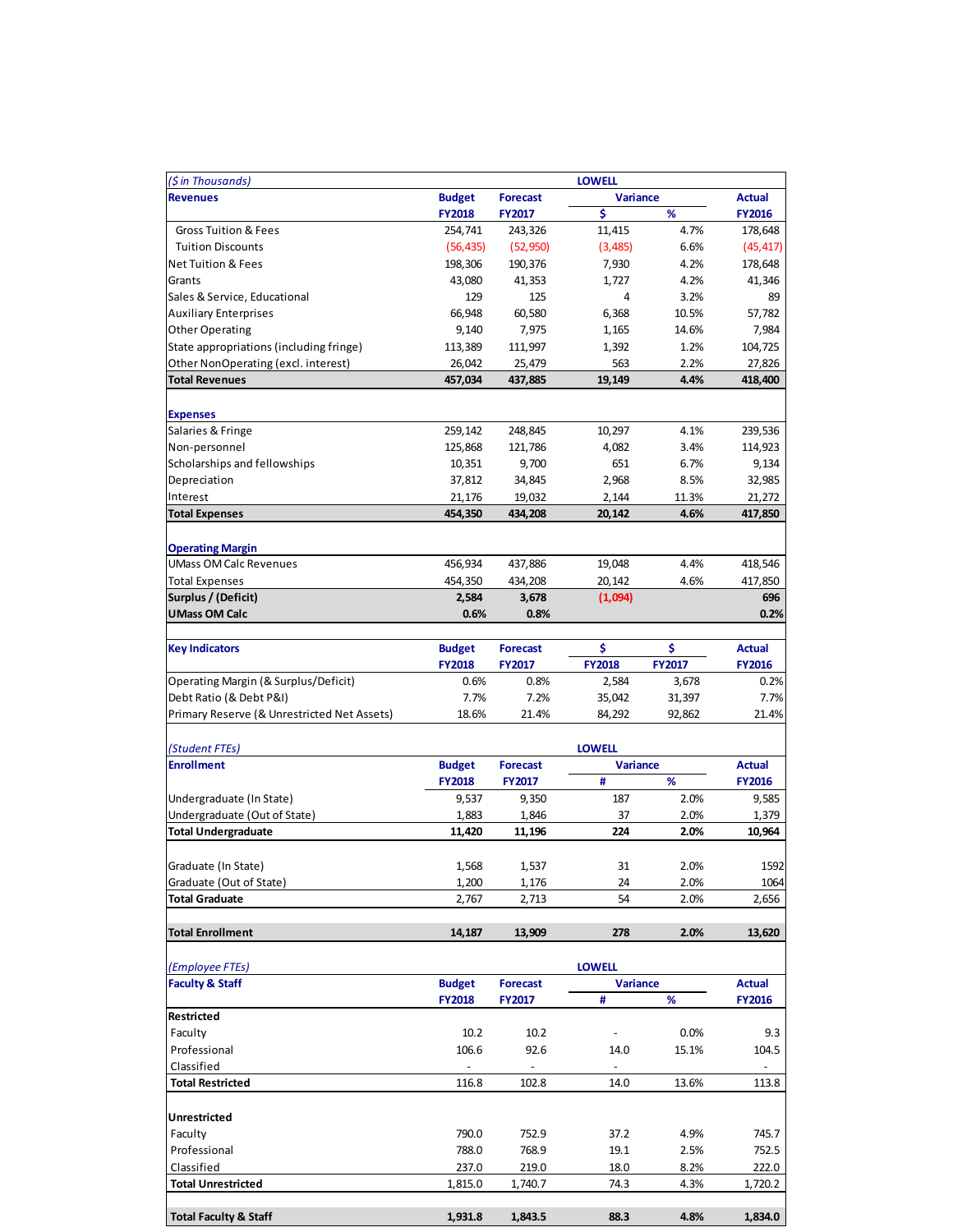## **UNIVERSITY OF MASSACHUSETTS, LOWELL**

## **STUDENT TUITION & FEE SCHEDULES**

FY 2018 TUITION & MANDATORY FEES FY 2018 NON‐MANDATORY FEES FY2018 STUDENT FEES FOR REVENUE‐BASED OPERATIONS FY2018 ADMINISTRATIVE CHARGES INCLUDING SALES & SERVICES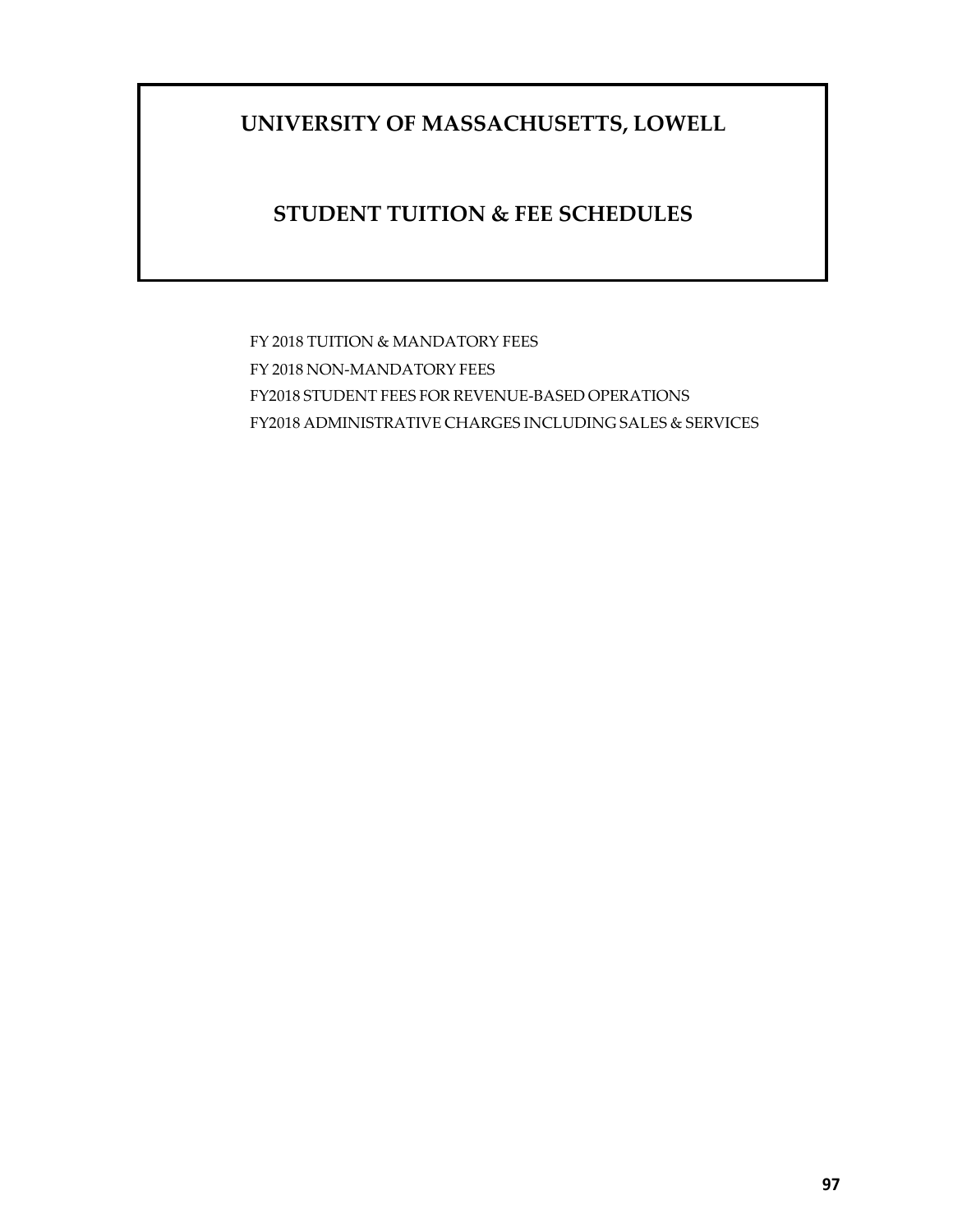## **FY 2018 TUITION & MANDATORY FEES SUMMARY TABLE**

|                                                    | FY2016   | FY2016           | FY2017   | FY2018   | FY17-18 | FY17-18    |
|----------------------------------------------------|----------|------------------|----------|----------|---------|------------|
|                                                    | Actual   | <b>TR</b> Effect | Actual   | Proposed | change  | $%$ change |
| <b>UNDERGRADUATE</b>                               |          |                  |          |          |         |            |
| <b>TUITION</b>                                     |          |                  |          |          |         |            |
| Undergraduate (in state)                           | \$1,454  | \$13,152         | \$13,932 | \$14,350 | \$418   | 3.0%       |
| Undergraduate (out-of-state)                       | \$8,567  | \$28,850         | \$30,500 | \$31,415 | \$915   | 3.0%       |
| Undergraduate (regional & proximity)               |          |                  | \$24,114 | \$25,029 | \$915   | 3.8%       |
| <b>CURRICULUM SUPPORT FEE</b>                      |          |                  |          |          |         |            |
| Undergraduate (in state)                           | \$10,798 | \$0              | \$0      | \$0      | \$0     | $0.0\%$    |
| Undergraduate (out-of-state)                       | \$19,383 | \$0              | \$0      | \$0      | \$0     | $0.0\%$    |
| Undergraduate (regional & proximity)               |          |                  | \$0      | \$0      | \$0     | 0.0%       |
| <b>MANDATORY FEES</b>                              |          |                  |          |          |         |            |
| Campus Technology Fee (Undergraduate and Graduate) | \$250    | \$250            | \$250    | \$250    | \$0     | 0.0%       |
| Student Activity Fee (Undergraduate& Graduate)     | \$925    | \$125            | \$125    | \$200    | \$75    | 60.0%      |
| TOTAL MANDATORY FEES & TUITION                     |          |                  |          |          |         |            |
| Undergraduate (in state)                           | \$13,427 | \$13,527         | \$14,307 | \$14,800 | \$493   | 3.4%       |
| Undergraduate (out-of-state)                       | \$29,125 | \$29,225         | \$30,875 | \$31,865 | \$990   | 3.2%       |
| Undergraduate (regional & proximity)               |          |                  | \$24,489 | \$25,479 | \$990   | $4.0\%$    |
| <b>RESIDENTS ONLY</b>                              |          |                  |          |          |         |            |
| Standard Residence Hall Rent                       | \$7,710  | \$7,710          | \$7,975  | \$8,254  | \$279   | 3.5%       |
| Standard Board                                     | \$3,960  | \$3,960          | \$4,098  | \$4,241  | \$143   | 3.5%       |
| <b>SUBTOTAL</b>                                    | \$11,670 | \$11,670         | \$12,073 | \$12,495 | \$422   | 3.5%       |
| TOTAL TUITION AND ROOM & BOARD                     |          |                  |          |          |         |            |
| Undergraduate (in state)                           | \$25,097 | \$25,197         | \$26,380 | \$27,295 | \$915   | 3.5%       |
| Undergraduate (out-of-state)                       | \$40,795 | \$40,895         | \$42,948 | \$44,360 | \$1,412 | 3.3%       |
| Undergraduate (regional & proximity)               |          |                  | \$36,562 | \$37,974 | \$1,412 | 3.9%       |
| <b>GRADUATE</b>                                    |          |                  |          |          |         |            |
| <b>TUITION</b>                                     |          |                  |          |          |         |            |
| Graduate (in state)*                               | \$1,637  | \$13,524         | \$14,304 | \$14,590 | \$286   | 2.0%       |
| Graduate (out-of-state)*                           | \$6,425  | \$24,203         | \$25,853 | \$26,370 | \$517   | 2.0%       |
| Graduate (regional & proximity)*                   |          |                  | \$21,884 | \$22,401 | \$517   | 2.4%       |
| <b>CURRICULUM SUPPORT FEE</b>                      |          |                  |          |          |         |            |
| Graduate (in state)*                               | \$10,987 | \$0              | \$0      | \$0      | \$0     | 0.0%       |
| Graduate (out-of-state)*                           | \$16,878 | $\$0$            | \$0      | \$0      | $\$0$   | $0.0\%$    |
| Graduate (regional & proximity)*                   |          |                  | \$0      | \$0      | \$0     | $0.0\%$    |
| <b>MANDATORY FEES</b>                              |          |                  |          |          |         |            |
| Campus Technology Fee (Undergraduate and Graduate) | \$250    | \$250            | \$250    | \$250    | $\$0$   | 0.0%       |
| Student Activity Fee (Undergraduate& Graduate)     | \$925    | \$125            | \$125    | \$200    | \$75    | $60.0\%$   |
| TOTAL MANDATORY FEES & TUITION                     |          |                  |          |          |         |            |
| Graduate (in state)                                | \$13,799 | \$13,899         | \$14,679 | \$15,040 | \$361   | 2.5%       |
| Graduate (out-of-state)                            | \$24,478 | \$24,578         | \$26,228 | \$26,820 | \$592   | 2.3%       |
| Graduate (regional & proximity)                    |          |                  | \$22,259 | \$22,851 | \$592   | 2.7%       |
| <b>RESIDENTS ONLY</b>                              |          |                  |          |          |         |            |
| Standard Residence Hall Rent                       | \$7,710  | \$7,710          | \$7,975  | \$8,254  | \$279   | 3.5%       |
| Standard Board                                     | \$3,960  | \$3,960          | \$4,098  | \$4,241  | \$143   | 3.5%       |
| <b>SUBTOTAL</b>                                    | \$11,670 | \$11,670         | \$12,073 | \$12,495 | \$422   | 3.5%       |
| TOTAL TUITION AND ROOM & BOARD                     |          |                  |          |          |         |            |
| Graduate (in state)                                | \$25,469 | \$25,569         | \$26,752 | \$27,536 | \$784   | 2.9%       |
| Graduate (out-of-state)                            | \$36,148 | \$36,248         | \$38,301 | \$39,315 | \$1,014 | 2.6%       |
| Graduate (regional & proximity)                    |          |                  | \$34,332 | \$35,346 | \$1,014 | $3.0\%$    |

 $^\ast$  Graduate fee charges are on a 9 credit load basis.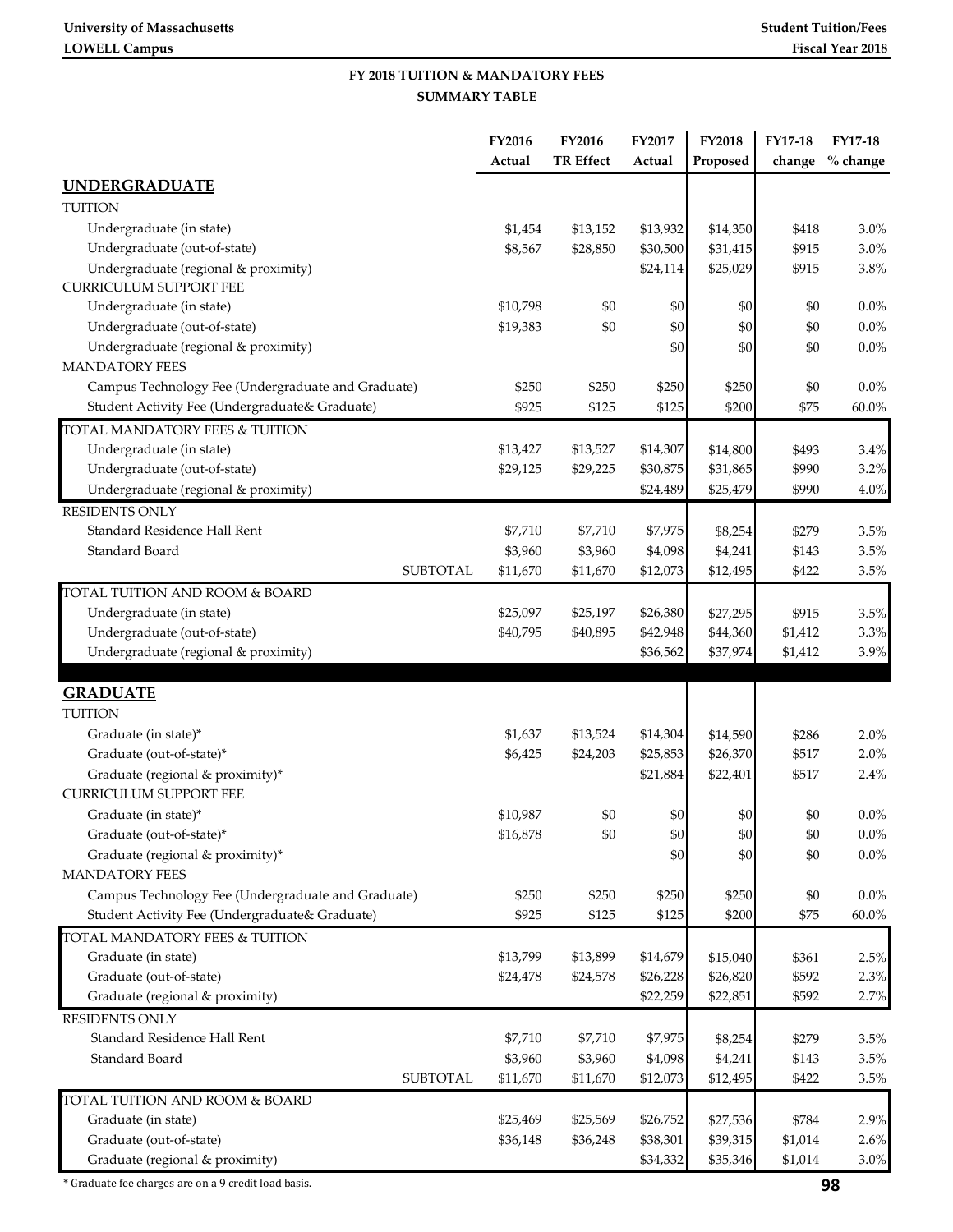#### **FY 2018 NON‐MANDATORY FEES**

|                                                       | <b>FY2016</b><br>Actual | FY2017<br>Actual | FY2018<br>Proposed | \$ Change<br>FY2017-18 | $%$ Change<br>FY2017-18 |
|-------------------------------------------------------|-------------------------|------------------|--------------------|------------------------|-------------------------|
| Administrative Fees                                   |                         |                  |                    |                        |                         |
| Mass PIRG *                                           | \$11                    | \$0              | \$11               | \$11                   | N/A                     |
| Sustainability Fee                                    | \$0                     | \$10             | \$10               | \$0                    | $0.0\%$                 |
| <b>International Fees</b>                             |                         |                  |                    |                        |                         |
| International Student Fee                             | \$550                   | \$1,000          | \$1,000            | \$0                    | $0.0\%$                 |
| Hessen Exchange Program Fee                           | \$3,500                 | \$3,500          | \$3,500            | \$0                    | $0.0\%$                 |
| Study Abroad Fee                                      | \$300                   | \$300            | \$300              | \$0                    | $0.0\%$                 |
| <b>Health Fees</b>                                    |                         |                  |                    |                        |                         |
| Student Health Insurance                              | \$1,330                 | \$1,435          | \$1,568            | \$133                  | 9.3%                    |
| Program Fees                                          |                         |                  |                    |                        |                         |
| HESI Nursing Exit and Specialty Exams (cost per exam) | \$47 to \$80            | \$47 to \$80     | \$47 to \$80       | \$0                    | $0.0\%$                 |
| Advanced Health Assessment Fee (Graduate) ***         | \$400                   | \$400            | \$400              | \$0                    | $0.0\%$                 |
| Ed. D Online Summer Residency Fee                     | N/A                     | \$850            | \$850              | \$0                    | $0.0\%$                 |
| M.Ed. Curriculum & Instruction Pre-Practicum Charge   | \$150                   | \$150            | \$150              | \$0                    | $0.0\%$                 |
| Differential Tuition Charges                          |                         |                  |                    |                        |                         |
| Francis College of Engineering Fee                    | \$600                   | \$750            | \$875              | \$125                  | 16.7%                   |
| Kennedy School of Sciences Fee                        | \$570                   | \$600            | \$670              | \$70                   | 11.7%                   |
| Music Fee                                             | \$670                   | \$670            | \$670              | \$0                    | $0.0\%$                 |
| Art Fee                                               | \$500                   | \$500            | \$500              | \$0                    | $0.0\%$                 |
| Manning School of Business Fee                        | \$240                   | \$450            | \$670              | \$220                  | 48.9%                   |
| College of Health Sciences Fee                        | \$600                   | \$600            | \$670              | \$70                   | 11.7%                   |

\* Mass PIRG charges are subject to student referenda. Inactive in AY2016‐17.

There will only be a charge if a majority of students vote in favor of fee.

\*\*\* Required of certain School of Health and Environment students taking a specific course at UMass Worcester.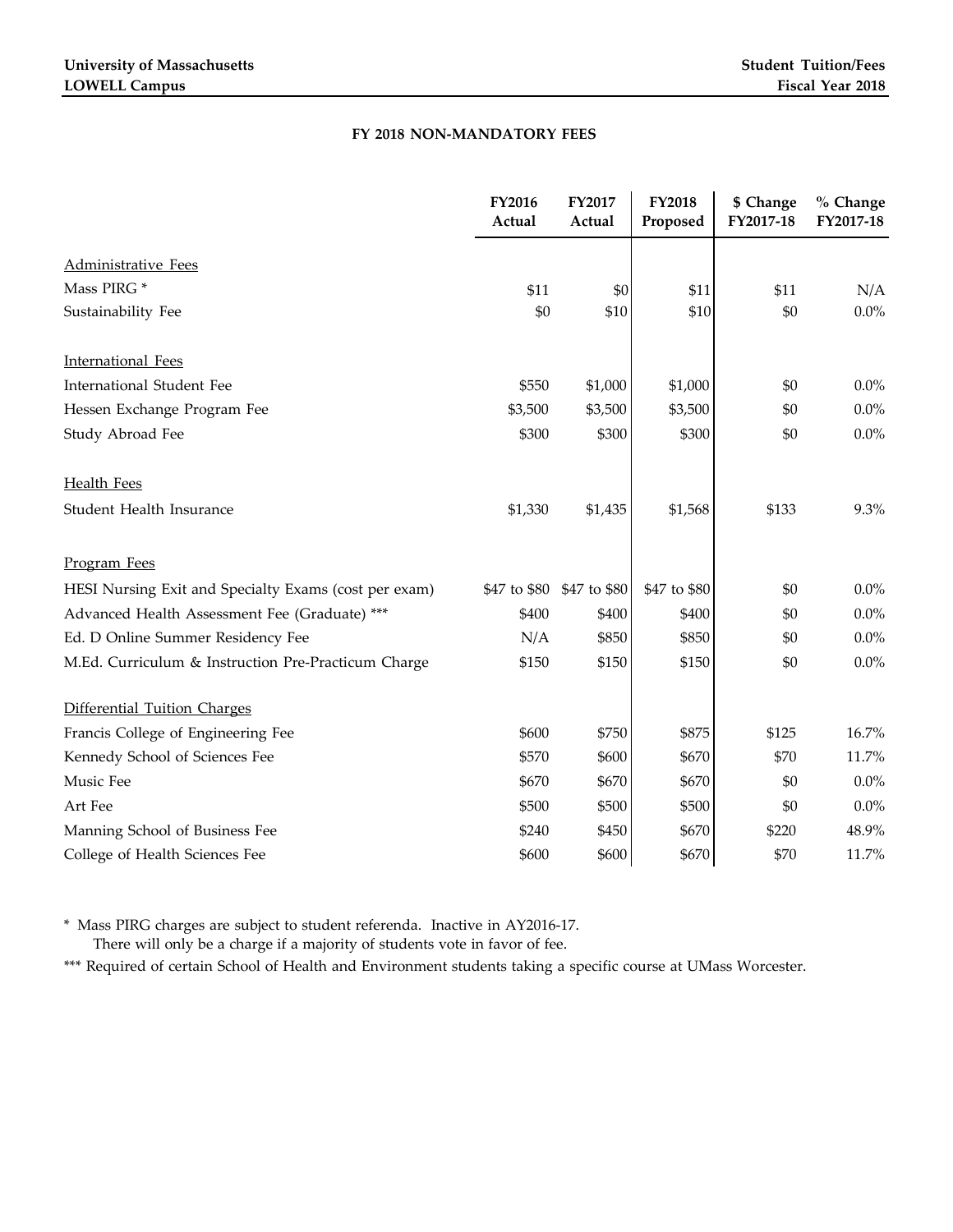#### **FY2018 STUDENT FEES FOR REVENUE‐BASED OPERATIONS**

|                                                        | FY2016<br>Actual     | FY2017<br>Actual   | FY2018<br>Proposed | \$ Change % Change<br>FY2017-18 FY2017-18 |                    |
|--------------------------------------------------------|----------------------|--------------------|--------------------|-------------------------------------------|--------------------|
| <b>AUXILIARY CHARGES</b>                               |                      |                    |                    |                                           |                    |
| <b>Auxiliary Fees</b>                                  |                      |                    |                    |                                           |                    |
| Residence Halls Rooms:***                              |                      |                    |                    |                                           |                    |
| Rate A                                                 |                      |                    |                    |                                           |                    |
| Traditional Fox Triple /Quad                           | \$7,710              | \$7,975            | \$8,254            | \$279                                     | 3.5%               |
| <b>Traditional Concordia Double</b>                    | \$7,710              | \$7,975            | \$8,254            | \$279                                     | 3.5%               |
| Traditional Leitch & Bourgeois Quad                    | \$8,050              | \$7,975            | \$8,254            | \$279                                     | 3.5%               |
| <b>ICC</b> Triple                                      | \$8,175              | \$7,975            | \$8,254            | \$279                                     | 3.5%               |
| Rate B                                                 |                      |                    |                    |                                           |                    |
| <b>Traditional Fox Double</b>                          | \$7,900              | \$8,550            | \$8,849            | \$299                                     | 3.5%               |
| <b>Traditional Fox Enhanced Double</b>                 | \$8,175<br>\$8,550   | \$8,849            | \$299              |                                           | 3.5% Traditional   |
| Leitch & Bourgeois Double<br>\$8,200                   | \$8,550              | \$8,849            | \$299              | 3.5% Rate C                               |                    |
| <b>Traditional ICC Double</b>                          | \$9,110              | \$9,425<br>\$9,755 |                    | \$330                                     | 3.5% Perkins       |
| Traditional                                            |                      | \$9,755            |                    | \$9,755                                   | <b>NEW</b>         |
| Concordia Singles                                      | \$9,110              | \$9,425            | 9,755              | \$330                                     | 3.5% Rate          |
| $\overline{D}$                                         |                      |                    |                    |                                           |                    |
| Donahue Suite Double                                   | \$8,950              | \$9,500            | \$9,833            | \$333                                     | 3.5%               |
| Sheehy Suite Double                                    | \$8,925              | \$9,500            | 39,833             | \$333                                     | 3.5% Rate          |
| E                                                      |                      |                    |                    |                                           |                    |
| Riverview Suites phase II                              | \$10,175             | \$10,500           | \$10,868           | \$368                                     | 3.5% Rate          |
| E                                                      |                      |                    |                    |                                           |                    |
| Moody Double                                           | \$10,235             | \$10,650           | \$11,023           | \$373                                     | 3.5%               |
| Merrimack Double                                       | \$10,235             | \$10,650           | \$11,023           | \$373                                     | 3.5%               |
| <b>USuites Double</b>                                  | \$10,250             | \$10,650           | \$11,023           | \$373                                     | 3.5%               |
| Perkins Standard                                       |                      |                    | \$11,023           | \$11,023                                  | <b>NEW</b>         |
| Rate G                                                 |                      |                    |                    |                                           |                    |
| Moody Single                                           | \$10,560             | \$10,950           | \$11,333           | \$383                                     | 3.5%               |
| Merrimack Single                                       | \$10,560             | \$10,950           | \$11,333           | \$383                                     | 3.5%               |
| <b>Riverview Suites Apt</b>                            | \$10,560<br>\$10,950 | \$11,333           | \$383              |                                           | 3.5% Riverview     |
| Suites phase III                                       | \$10,950             | \$11,333           | \$383              |                                           | 3.5% Perkins Delux |
| \$0<br><b>NEW</b><br>\$11,333                          |                      |                    |                    |                                           |                    |
| Rate H                                                 |                      |                    |                    |                                           |                    |
| Perkins Townhouse                                      |                      |                    | \$11,851           | $\$0$                                     | <b>NEW</b>         |
| <b>Meal Plan Options:</b>                              |                      |                    |                    |                                           |                    |
| Platinum Unlimited +350 points and 8 guest meals       | \$4,510              | \$4,668            | \$4,832            | \$164                                     | 3.5%               |
| Gold Unlimited + 200 points and 8 guest meals          | \$4,350              | \$4,502            | \$4,660            | \$158                                     | 3.5%               |
| 100 Block Meals and \$350 points and 5 guest meals     | \$3,960              | \$4,098            | \$4,242            | \$144                                     | 3.5%               |
| <b>Program Fees (Continuing Education)</b>             |                      |                    |                    |                                           |                    |
| Continuing Studies/Corporate Education Tuition/Fees: * |                      |                    |                    |                                           |                    |
| Undergrad Tuition per Credit Hour face to face**       | \$340                | \$340              | Up to \$360        | \$20                                      | 5.9%               |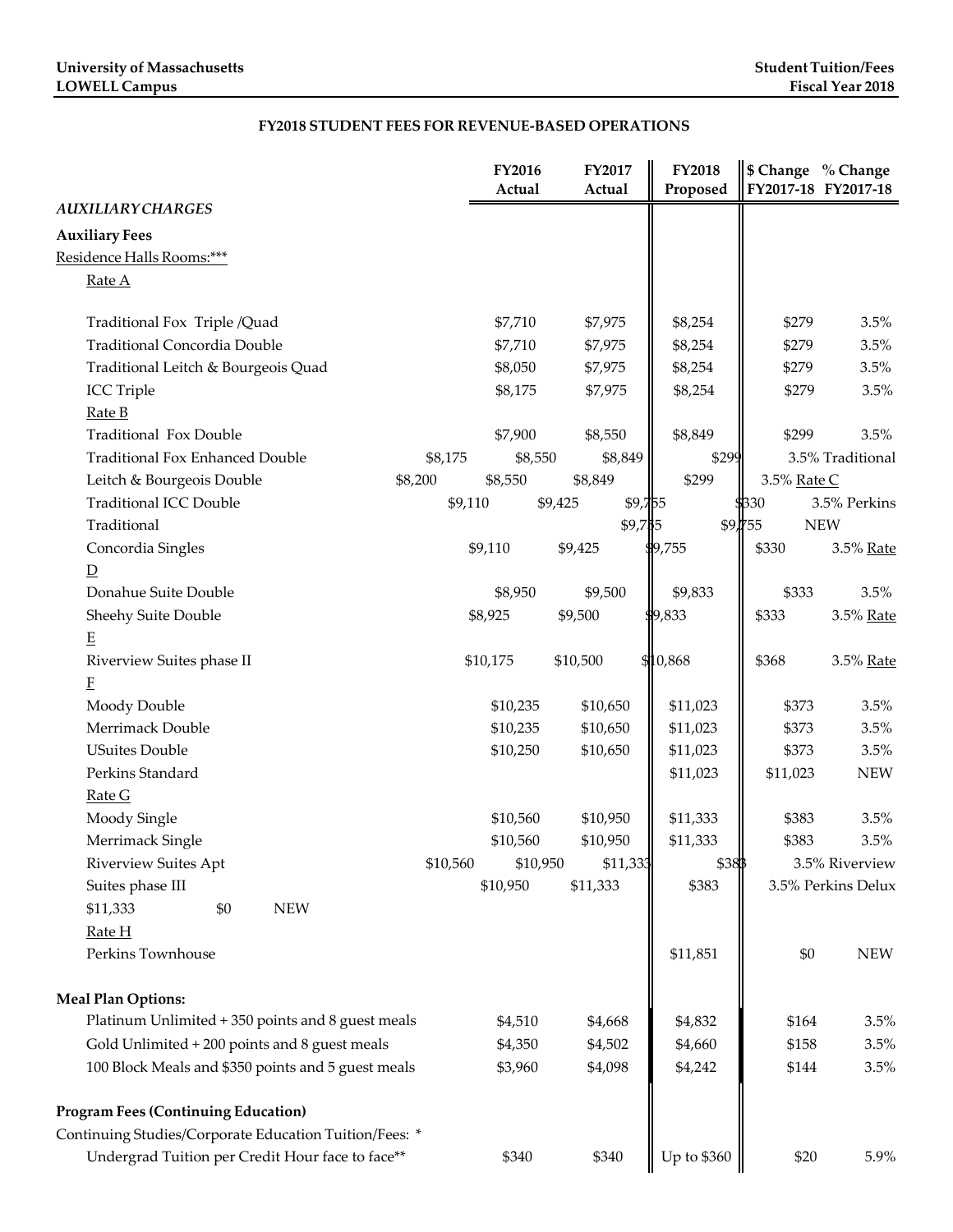|                                 |                                               |       |       |             |             |       | <b>FY2016</b><br>Actual | <b>FY2017</b><br>Actual | <b>FY2018</b><br>Proposed                    | \$ Change % Change<br>FY2017-18 FY2017-18 |                                |
|---------------------------------|-----------------------------------------------|-------|-------|-------------|-------------|-------|-------------------------|-------------------------|----------------------------------------------|-------------------------------------------|--------------------------------|
|                                 | Graduate Tuition per Credit Hour face to face |       |       |             |             | \$570 | \$575                   | Up to $$60$             | \$75                                         |                                           | 13.0% Undergrad                |
|                                 | Tuition (High Tech/Corporate)                 |       |       |             | \$290-\$370 |       | \$450                   | Up to \$450             | \$0                                          |                                           | .0% Undergrad Tuition          |
|                                 | (Online) per credit hour                      |       |       | \$370       | \$375       |       | Up to \$390             | \$15                    |                                              |                                           | 4.0% Graduate Tuition (Online) |
| per credit hour                 |                                               |       | \$570 |             | \$575       |       | Up to \$625             | \$50                    | 87% Graduate Tuition (MBA) distance          |                                           |                                |
| per credit hour                 |                                               | \$630 |       | \$640       | Up to \$700 |       | \$60                    |                         | 9.4% Graduate Tuitich (Education) per credit |                                           |                                |
| hour                            | \$470                                         | \$470 |       | Up to \$500 | \$30        |       | 6.4% Application Fee    |                         |                                              |                                           | \$60                           |
| \$60                            | <b>UP</b> to \$75                             |       | \$15  | 25.0%       |             |       |                         |                         |                                              |                                           |                                |
| <b>Registration Fee</b>         |                                               |       |       |             |             |       | \$30                    | \$30                    | \$30                                         | \$0                                       | $0.0\%$                        |
|                                 | Late Registration Fee                         |       |       |             |             |       | \$50                    | \$50                    | \$50                                         | \$0                                       | $0.0\%$                        |
| Returned Check Fee              |                                               |       |       |             |             |       | \$30                    | \$30                    | \$30                                         | \$0                                       | $0.0\%$                        |
| <b>Parking Fees:</b>            |                                               |       |       |             |             |       |                         |                         |                                              |                                           |                                |
| a Faculty/Staff (per contracts) |                                               |       |       |             |             |       | \$300                   | \$350                   | TBD                                          | <b>TBD</b>                                | TBD                            |
| <b>b</b> Adjunct Faculty        |                                               |       |       |             |             |       | \$80                    | \$80                    | TBD                                          | <b>TBD</b>                                | TBD                            |
| c Part-time Staff               |                                               |       |       |             |             |       | \$150                   | \$175                   | TBD                                          | <b>TBD</b>                                | TBD                            |
| d Reserved/Designated Parking   |                                               |       |       |             |             |       | \$1,100                 | \$1,200                 | \$1,300                                      | \$100                                     | 8.3%                           |
| e Resident Students             |                                               |       |       |             |             |       | Up to $$450$            | Up to $$450$            | Up to \$450                                  | \$0                                       | $0.0\%$                        |
| f Commuter Students             |                                               |       |       |             |             |       | Up to $$450$            | Up to $$450$            | Up to $$450$                                 | \$0                                       | $0.0\%$                        |

#### **FY2018 STUDENT FEES FOR REVENUE‐BASED OPERATIONS**

\* In addition, Continuing Studies/Corporate Education also conducts a variety of community service and professional development, typically non‐credit in nature which charges are set as appropriate to the activity.

\*\* Tuition is priced on the listed credit hour unless the contact hour is different. Tuition is then based upon the listed contact hour.

\*\*\* Waived for Resident Advisors.

Parking fee notes:

d Cabinet members, \$1,300; Cumnock Designated, \$1,300; U Crossing Preferred, \$650; Wannalancit Preferred, \$650.

e,f No increase for students. Students accepted prior to 2014‐15 academic year, \$367; students accepted in 2014‐15,

\$420 and new students accepted AFTER 2015‐16, \$450

Parking Fines: minimum, \$25; parking without decal, \$35;

Handicapped parking violations, \$100.